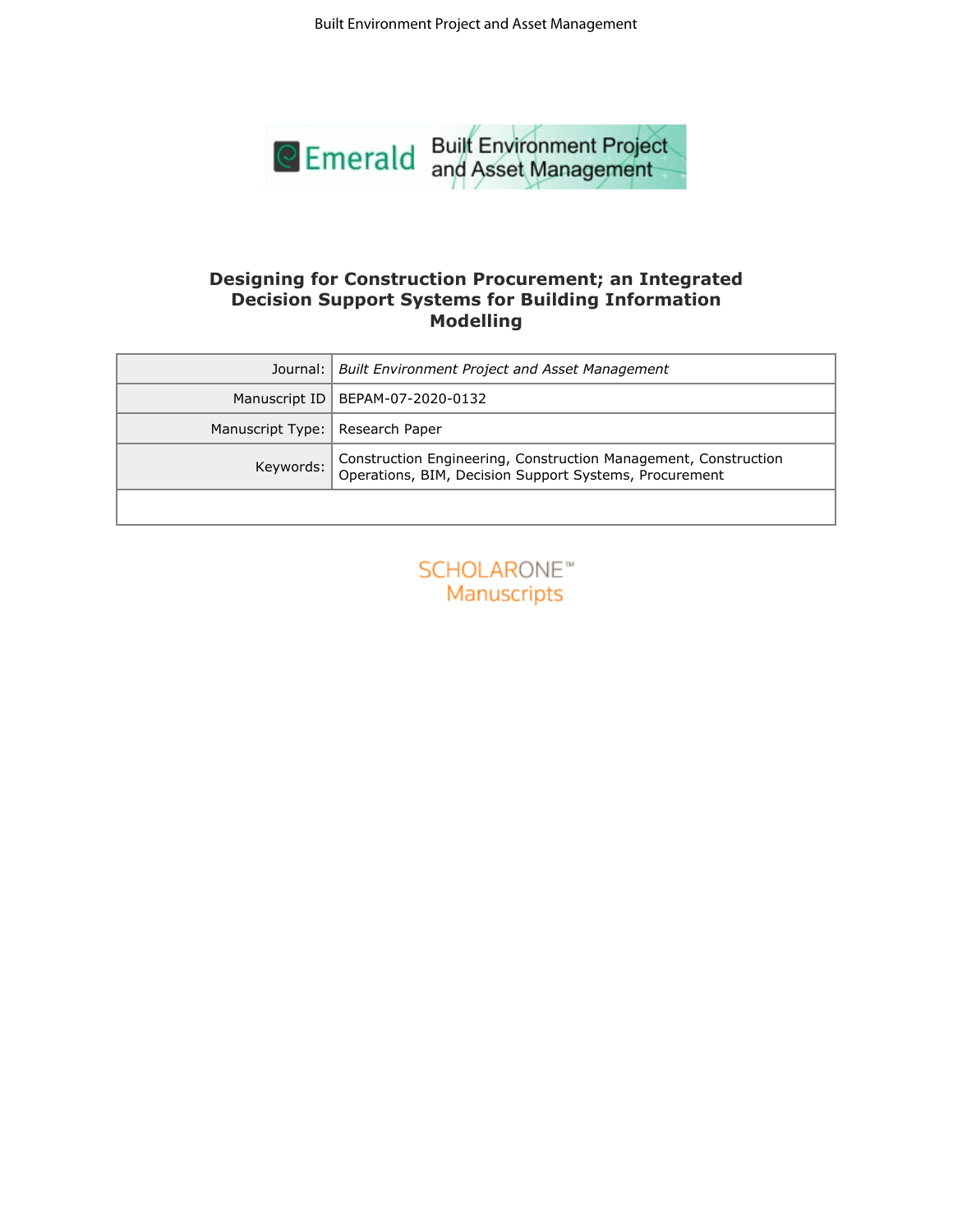# **Designing for Construction Procurement; an Integrated Decision Support Systems for Building Information Modelling**

**Purpose:** Many applications of Building Information modelling (BIM) are already integrated into project management processes. However, the construction industry is suffering from poor decision making, especially during procurement where fundamental decisions are made. In order to make the best decisions in earlier project stages such as design; large amount of information needs to be processed and classified. Therefore, this study seeks to create a Decision Support System (DSS) for construction procurement through the application of existing informatics infrastructure and BIM applications.

**Methodology:** Literature review expert interviews and case studies with complex procurement considerations were used to identify and validate attributes ad criterions for procurement decision-making. Accordingly, Multi Attribute Utility Theory (MAUT) methodology was used and mathematical models were driven as the foundation for a DSS.

**Findings:** Five major criterions of time, cost, relationship quality, sustainability and quality of work performed was identified for complex construction procurement decision-making. Accordingly, a DSS structure and mathematical model was proposed. Based on this a model architecture was proposed for the integration of the DSS into Autodesk Revit as a BIM platform, and assist in pre-contract decision making. In addition, suggestions for post-contract DSS and its integration with BIM is provided.

**Practical implications:** The results can be used to integrate the DSS outputs to nD models, cloud computing and potentially virtual reality facilities to facilitate better construction operations and smarter more automated processes. The outcomes may also be used directly in the pre-contract selection criteria for contractors and suppliers.

**Originality/value:** This study formulates and captures complex and unstructured information on construction procurement into a practical DSS model. The study provides a link to integrate solutions with already available platforms and technologies. The study also introduces the concept of designing for procurement as well as other specifications and construction requirements.

**KEYWORDS:** Decision Support Systems (DSS), Building information modelling (BIM); Multi Criteria Decision making (MCDM); Construction procurement; Multi Attribute Utility Theory (MAUT)

# **1. Introduction**

**Built Environment Project and Neuron Systems First and Neuron Systems First and Neuron Systems First Building Information<br>
2. Designing for Construction Procurement; an Integrated<br>
2. Decision Support Systems for Buildin** The ability to make timely decisions is always vital in construction projects, the rule of thumb is to make informed decisions as early as possible. However, this is often a great challenge due to huge uncertainty, unavailability of structured processes and evaluation techniques. On the other hand, failing to make appropriate decisions at critical stages specially procurement can be detrimental to the outcome of construction projects. It can rapidly lend to huge costs and time overrun leading to project failure. This issue of decision making is extremely complex for construction projects because these projects are temporary and inherently complex, multifaceted with large number of tasks, multiple stakeholders, constraints and criteria (Jelodar *et al.*, 2016b). Especially in procurement related matters which range from contractor selection to decisions regarding building systems such as traditional cast in-situ, prefabrication, linear,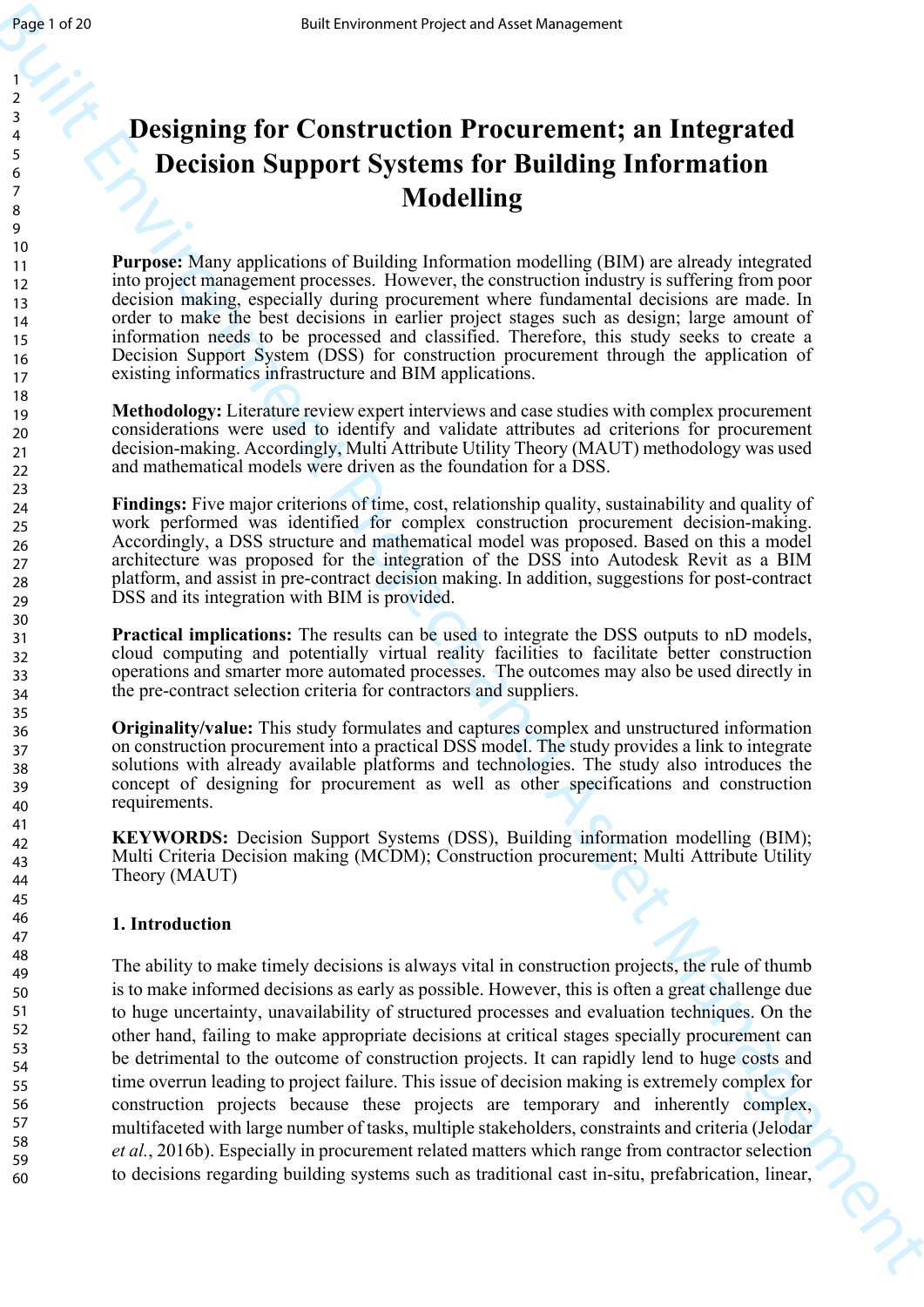modular, or panelised components in addition to transportation and handling requirements. For instance, concrete panels have special consideration for lifting hoisting, placing and erection and joints; which require the selection of specialised contractors and crews to carry out the work. Accordingly, there may be no absolute right or wrong decision, but the question is what could be the best decision with the optimal outcome which can contribute to project success. Supplier and crew selection normally involves a range of quantitative and qualitative factors (Sanayei *et al.*, 2008). Therefore, it is critical to make the best procurement decision at the right time and potentially the earliest possible time in project to increase chances of project success. Often due to large number of factors, data and information processing is required for such decisions information technology applications are used. However, integrating these applications with other modern tools and platforms used for design and project management is a big problem.

## **2. Background**

**Figure 1 Figure 2 Figure 2 Figure 2 Figure 2 Figure 2 Figure 2 Figure 2 Figure 2 Figure 2 Figure 2 Figure 2 Figure 2 Figure 2 Figure 2 Figure 2 Figure 2 Figure 2 Figure 2 Figure 2** In modern construction project management, the idea of collecting and managing data via the use of information technology is gaining popularity by the day. These new developed informatics infrastructures allow handling of big data which can have diverse applications and be interpreted for multiple purposes. The tools which have the capability to store, manage, classify and interface with potential users (clients, architects, engineers, contractors, suppliers, manufacturers, builder, etc.) are emerging with these advancements. BIM originally surfaced as an integration tool and was used for modelling applications, however recently it has been an interface of information for different users and applications through assortment of different input sources (Oh *et al.*, 2015; Oti *et al.*, 2016). Furthermore, compilation of raw data from design, detailed specification, schedule cost, sustainability and project lifecycle issues has become possible (Santos *et al.*, 2017). In addition, since the information technology revolution in the 60s and 70s an ongoing tendency existed towards the application of computerised decision support technology to process large number of complex models in a timely manner. The technology has made huge improvements to the quality of decision making processes by sharing, accumulating and updating information accurately; making processing much easier and faster with less human error (Lu *et al.*, 2007). With further advancement in computer programming and graphic capabilities the demand for decision making tools has increased and their application has amplified exponentially in all disciplines (Zopounidis and Doumpos, 2017).

The construction industry is also trying to apply more of the technological advancements; for instance, being able to estimate operation costs for a facility has always been desired and now is much more effectively achievable with the emergence of schematic design technologies and BIM in construction. The concept of life cycle costs and project whole life value has been rejuvenated through the application of BIM and is increasingly factored in decision making process. This is apparent in studies such as Jalaei *et al.* (2015) and Kainuma and Tawara (2006); where early design analysis for sustainability, energy performance and whole life cycle value has become more accessible and feasible as part of different decision making processes. Despite this the construction industry is still considered to be rudimentary and ineffective for the application of information technology especially in decision making processes of earlier project phases such as design. The design decisions generally have the most impact and are the less costly decisions for the project outcome. therefore, it is extremely important for designers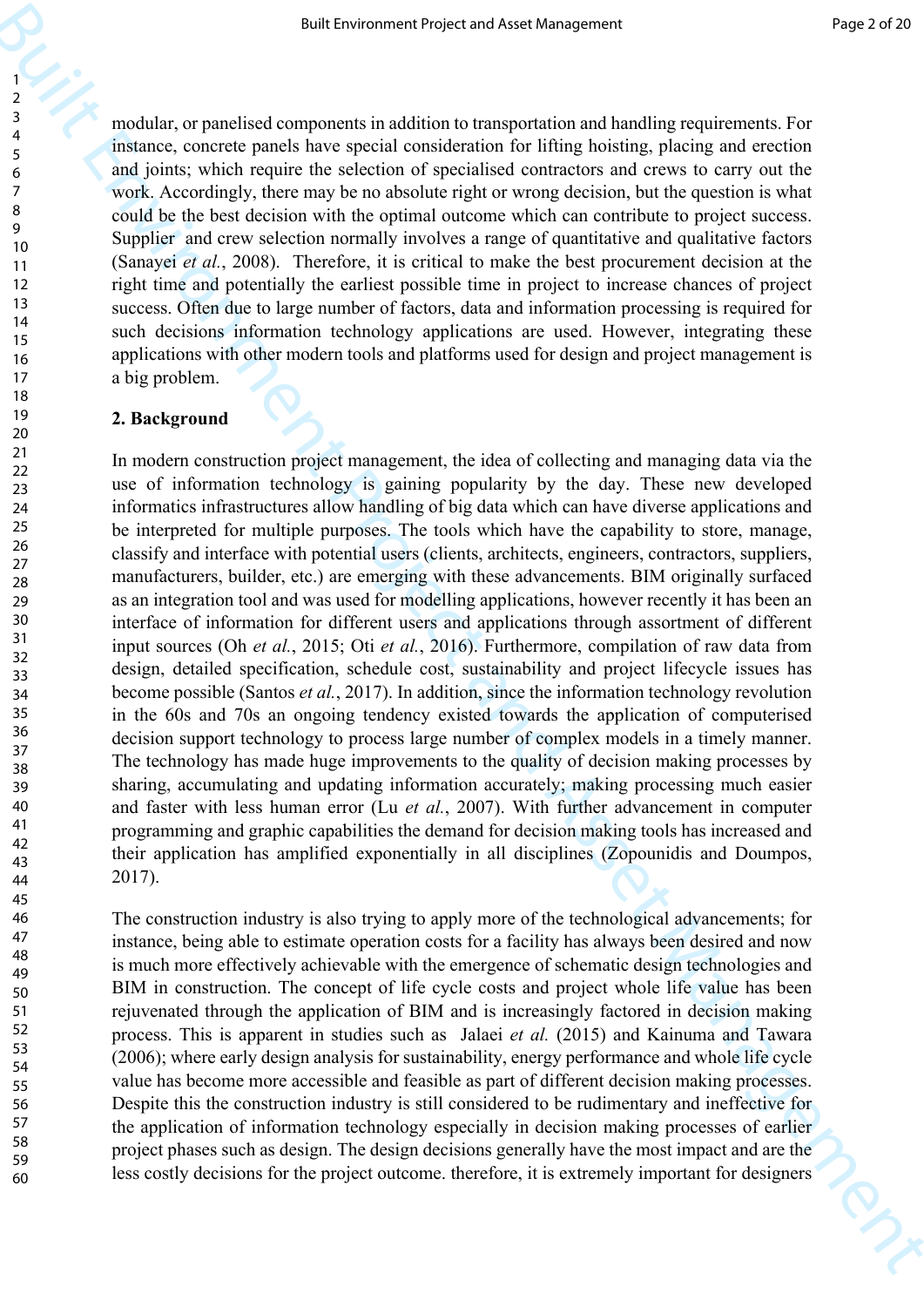to understand different project processes and potential implications of their design. Many researchers have tried to introduce Decision Support Systems (DSS) for multitude of purposes within construction projects (Jelodar *et al.*, 2014), but generally the industry is lacking integrated methodology; especially smarter tools which can automatically act on unstructured input data via available matrices to evaluate, demonstrate and visualise the outcomes in different formats and design scenarios (Kim *et al.*, 2015).

Generally decision making happens through gathering intelligence, process design, and making a choice followed by implementation (Lu et al., 2007). The prospective DSS has to have the ability to extract data from various sources and structure them. In many cases DSS deals with qualitative and unquantifiable information to make it practical for use; which will give the DSS a semi-structured formation (Jelodar et al., 2014; Lu et al., 2007). As the users gain experience and organisations complete their databases of different products, suppliers and collaborators; some sort of decision support tool is required to manage large proportions of data with many iterations and trials. Accordingly, the problem of compatibility with different platforms arises. For instance, in a conceptual design created in Autodesk Revit a plug-in may be needs to give the DSS an information inputting system which must be workable and easy to use. This is then coded and added as a user interface via an appropriate programming language.

Therefore, this study aims to conceptualise and create a mathematical tool which could be integrated through a user interface within conventional BIM platforms and applications such Autodesk Revit. In order to have a fully operationalised DSS databases must be completed and the model must be tested rigorously by means of making choices, validation and implementation (Lu et al., 2007). Due to the vast nature of the problem this study focuses on pre-contract decision making and further testing of the model is not included in the scope of this research; hence will be extended in future studies. The outcome of this study is a conceptual DSS which can be integrated and tested for databases on real projects. This is done through development of external databases which can be launched with a path to predefined library of BIM tools.

# **3. Methodology**

To achieve the objective of this study three different stages are design and executed in sequence. These stages are discussed in this section.

**Example 2.5**<br> **Example 2.4**<br> **Example 2.4**<br> **Example 2.4**<br> **Example 2.4**<br> **Example 2.4**<br> **Example 2.4**<br> **Example 2.4**<br> **Example 2.4**<br> **Example 2.4**<br> **Example 2.4**<br> **Example 2.4**<br> **Example 2.4**<br> **Example 2.4**<br> **Example 2.** *Stage One Theoretical Conceptualisation:* Initially the necessities of DSS for construction procurement is investigated through the review of relevant literature form well respected and recent sources. The literature search is the extension of the author's previous work on construction procurement literature (Jelodar *et al.*, 2016a, 2016b). Since the problem is multi criteria in nature, the literature findings focus on what kind of decisions should be considered and what their respected criteria and attributes are. The literature review results were validated through expert interviews. A total of thirteen experts responded to the multi criteria notion of procurement decision making. The experts were highly ranked managers and experienced construction project participants in New Zealand with minimum of ten and a maximum of 40 years of experience. The interviewees were involved in a mix of projects working as part of client, contractor and consultancy organisations with credible affiliations to construction industry bodies.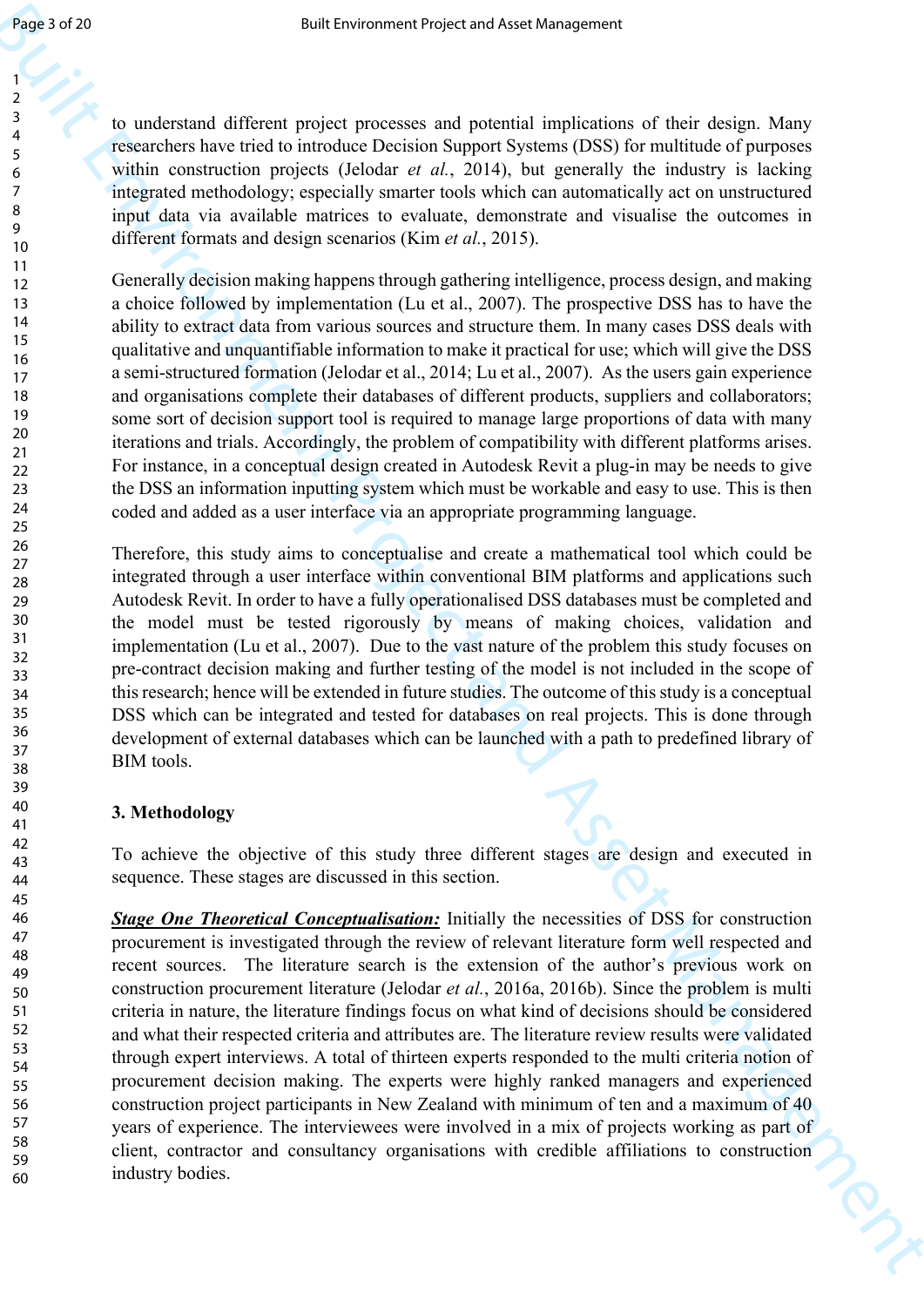*Stage two case studies:* Three case studies were identified to look at their characteristics and criteria influencing procurement decisions. The case studies were selected based on access to information; use of software and IT tools and project complexity and multi-functionality. The results were classified and tabulated to provide triangulation of knowledge for the findings in the previous stage. The aim was to

*Stage three Model formulation:* After initial information was gathered on the criteria, parameters and type of decisions to be addressed the DSS model was defined and formulated using the Multi Attribute Utility Theory Method (MAUT). This techniques has been used in cases of semi structured decision making tools where both qualitative and quantitative data needs to be considered (Farajian and Cui, 2011). Based on a mathematical framework utility functions are defined and through scaling methods the function weights are identified which basically form the DSS. The solution function is parametric and results into a weighted matrices system ready for computer coding. In accordance a model architecture is proposed for the integration of the developed DSS into the BIM platform through Autodesk.

## **4. Results of Theoretical Conceptualisation**

**Example 19 and the system of the system of the system of the system of the system of the system of the system of the system of the system of the system of the system of the system of the system of the system of the syste** The construction procurement is a vast a multifaceted phase which extends through different periods of time. Some of the decisions a solely made by the client some are made by the contractor and some even by the sub-contractor or tradesmen involved. In addition some decisions are made as a joint informed effort (Jelodar et al., 2016a). As a consequence, any DSS should factor in these issues. For instance, at the tender or in cases of negotiated contracts the main decision effecting the procurement would be for the client to actually choose a contractor. Material is normally selected based on known properties or previous use; however challenges are inherent in this approach, such as expectations, how does it fit in standards, budgets, resources required, skills, capabilities to handle and implement (Jalaei et al., 2015). For supplier selection capacity, price, lead time, customer service, and quality are the attributes to consider (Jelodar et al., 2016a; Kainuma and Tawara, 2006; Scott *et al.*, 2015)

Looking into the project timeline and depending on the procurement strategy different parties are involved with different liabilities and responsibilities for construction procurement and the whole project itself (New Zealand Council of Infrastructure Development, 2013). Furthermore, the development of logic and flowchart requires the identification of what kind of decisions are to be made during the procurement process. Then it can be decided that the DSS should function on a top-down or a bottom-up approach. Some of the decisions prior to contract are taken by the client team which could be inclusive of designers and architects. The main issue would be to find a prospective contractor weather through tender or negotiations to adhere their concerns and be able to build the facility with the standard required in an efficient manner (Walker and Hampson, 2003).

#### **Please insert Table I**

The above-mentioned timeline and project life cycle represent only a fraction of the facilities overall lifecycle and captures the conception only. The broader picture is the whole life cycle of the built facility post construction and handover into operation, maintenance and finally to demolition (Jalaei et al., 2015). Therefore, decisions made at design and conception will affect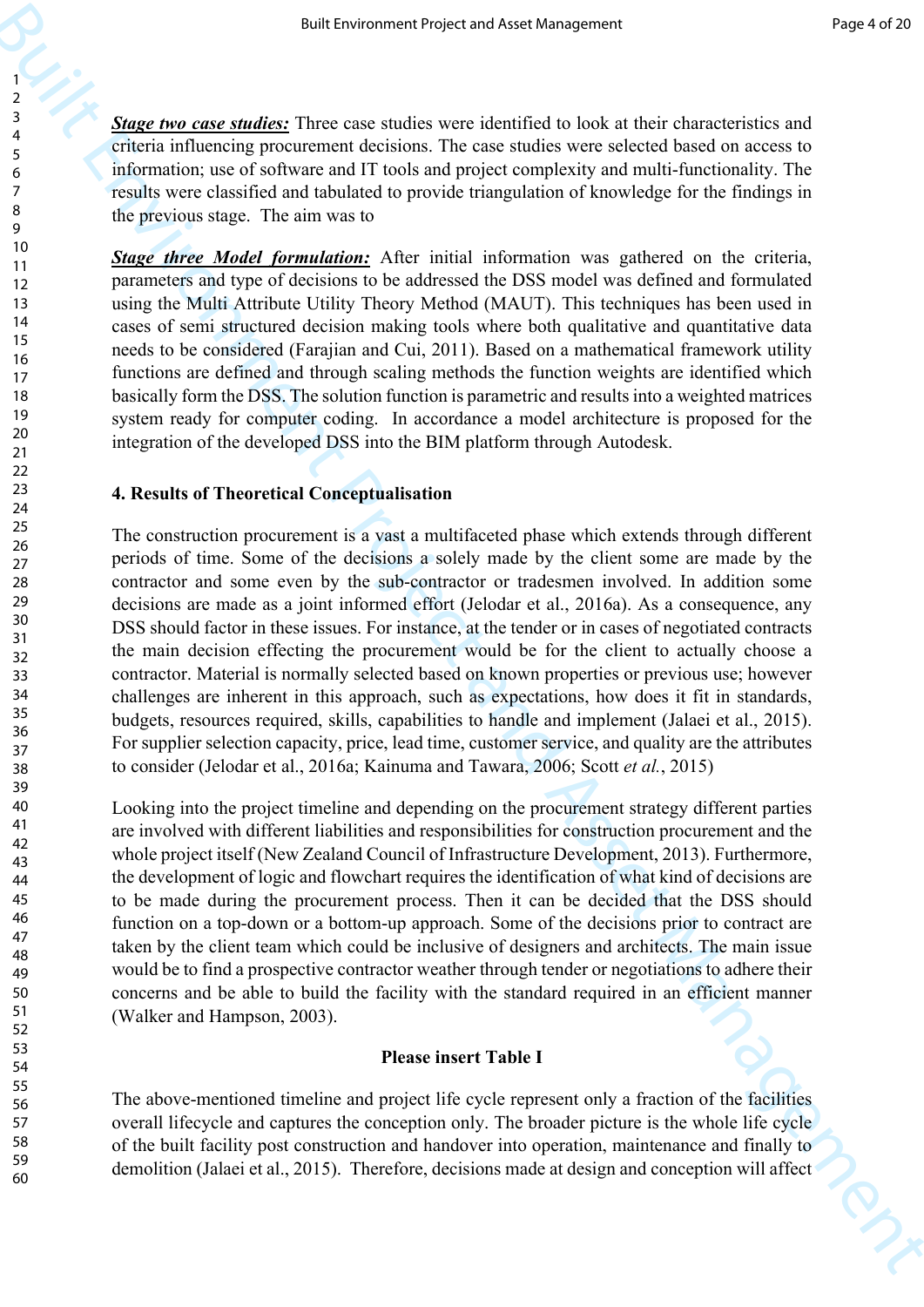all future phases of the facility and its whole life value. Considerations such as operation costs, energy consumption, regular and major maintenance, waste management, sustainability and green rating of the products used become an inevitable part of the decision-making process. However, at post-contract stage the contractor is also involved in decision making; hence for better constructability and maximising project outcomes it is recommended that the contractor should be involved as earliest possible, even in the design phase. This would significantly reduce errors, rework and waste (Jelodar *et al.*, 2013). With the aid of BIM applications design alternatives can be assessed and potentially compared even in early conceptual stages. This is performed through recognition of prospective Life Cycle Costs (LCC) for components and the built facility (Jalaei et al., 2015).

Figure 3 of 20<br>
1983-24 (a) their corresponds which in value in the basic in the term of the continuous methanology and a<br>
next which of the control of the control of the control of the control of<br>
2. The control of the c Acknowledging these facts, means that the DSS should have a double mechanism one for very early decisions such as contractor selection with the ability to run in the conceptual planning phase. The second mechanism should consider the involvement of the project team and clients for making design and procurement decisions early in project lifecycle, which could entail material selection, supplier and logistics decisions. Table I demonstrated the main attributes and criteria for different procurement decisions identified through literature and validated via expert interviews. The results are classified into three broad groups of contractor selection, material selection and supplier and logistics. Patterns and trends of time, cost and cost related issues in procurement decision are dominant within the results. However, strategic and longterm relationship with issues of sustainability and energy efficiency were also identified in decision trends.

#### **5. Case study results**

The case studies provided insight as to how procurement and logistics decisions are made. Three cases were chosen to reflect the complexity of the construction project and decisionmaking criterions. The cases were classified and documented in Table II. All cases had some type of data visualisation and modelling capability; however, the more recent of all case 1: airport department terminal had the most sophisticated application of BIM platforms to aid in design and construction management (Table II). This suggests that most modern construction cases have access to visualisation or modelling capabilities which could be influential in different DSS applications; this is in line with the current trends of BIM and construction modelling application in construction decision-making and management (Ahn *et al.*, 2019; Pan and Zhang, 2020).

The obvious step in all cases was cost profiling of all activities and having a realistic costbenefit analysis for the purpose of each project as a common success and critical consideration of construction projects (Bortolini *et al.*, 2019; L. Chen *et al.*, 2018; Q. Chen *et al.*, 2016). The requirements and the success criteria of each project was different, for instance in the airport case (Case 2) the challenge was to keep the airport safely operational while construction was ongoing. In the case of the hospital (Case 2) the control of noise and hazardous material and minimum disturbance was key; the hospital development was funded on a tight District Health Board (DHB) budget and required further sources of funding to fully evaluate the sustainability strategy requirements and implementation. The project had ambitious sustainability goals; which incurred extra costs to initiate, however the final cost was lower than estimate.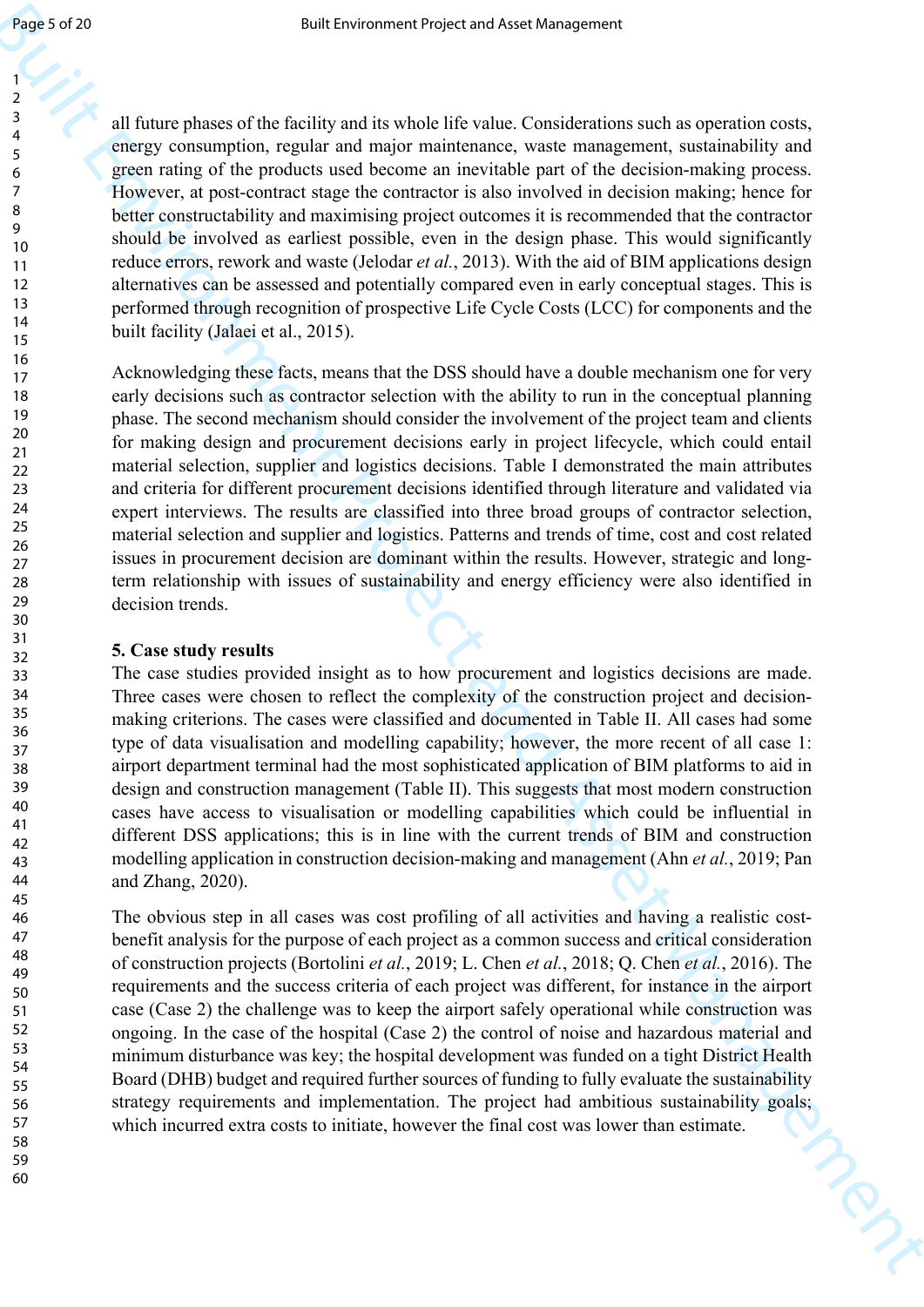## **Please insert Table II**

For case 3, primarily an educational building was designed with special facilities to house research and lab equipment. The university campus is located in the dense urban environment making access challenging. In addition, during semester periods the campus is filled with students and people on foot which work closely to the construction site; crating hazards which required extra provisions. The university has special suppliers and contractors with long-term strategic relationships who are involved in project procurement too. This trend of involving other stakeholders and contractors early on was also observed in the hospital case (Case 2) as well; where strategic long-term relationships of DHB with multiple stakeholders was considered in creating the collaborative design brief.

What is apparent is that project success criteria have changed with the modern development of the industry. It is no longer just time, cost quality only focused anymore; other factors such as sustainability, carbon footprint, strategic relationships and quality of these relationships have become major factors to consider (Aga *et al.*, 2016; Pal *et al.*, 2017; Zou *et al.*, 2014). Accordingly, these are also reflected in the procurement strategies and decisions too (L. Chen et al., 2018; Shen *et al.*, 2017), as illustrated by the three case studies. Finally, five major criterions of time, cost, relationship quality, sustainability and quality of work performed was identified for construction procurement decision-making. This is in line with the findings of the literature and interviews in the previous phase. Detailed description of Procurement decision-making factors for the three cases are included in Table II.

## **6. Model formulation**

But the correspondent project are start straighteric interactions of the computer of the control of the control of the control of the control of the control of the control of the control of the control of the control of t The client makes initial decisions regarding procurement of construction projects. These decisions are made on different issues. Traditionally, where the lowest cost bidder was the dominant selection criteria, other attributes were neglected and led to all sorts of problems in the project. The attributes which are of concern have been identified through a range of studies and industry reports. The attributes were refined and confirmed through expert interviews and further case studies (Table 1 and 2). However, the greater problem is how to compare and evaluate these naturally different attributes and how to weigh them against each other. In decision-making this is done to find the best possible combination of attributes and identification of the best alternative (Greco *et al.*, 2016). In this case because of the studies focus on pre-contract decisions and contractor selection it would be a contractor profile best fitting for the job. Hence with the range of qualitative and quantitate attributes to consider it is very much like "comparing apples and oranges".

These type of comparisons are often termed as Multi Criteria Decision Making (MCDM); and one of the popular methods is the use of utility functions for evaluating choices (Zopounidis and Doumpos, 2017). Through handling actual trade-offs among multiple attributes, the utility function converts numerical attribute scales into a unified numerical utility scale for those attributes. This numerically representation can be used in reconstructing choices and their corresponding values allowing for direct comparisons of choice, attributes and profiles (Hillier and Lieberman, 2010). Hence the utility function serves as a method to unify the scales and unites in order for comparison to happen, and this particular method of MCDM is called the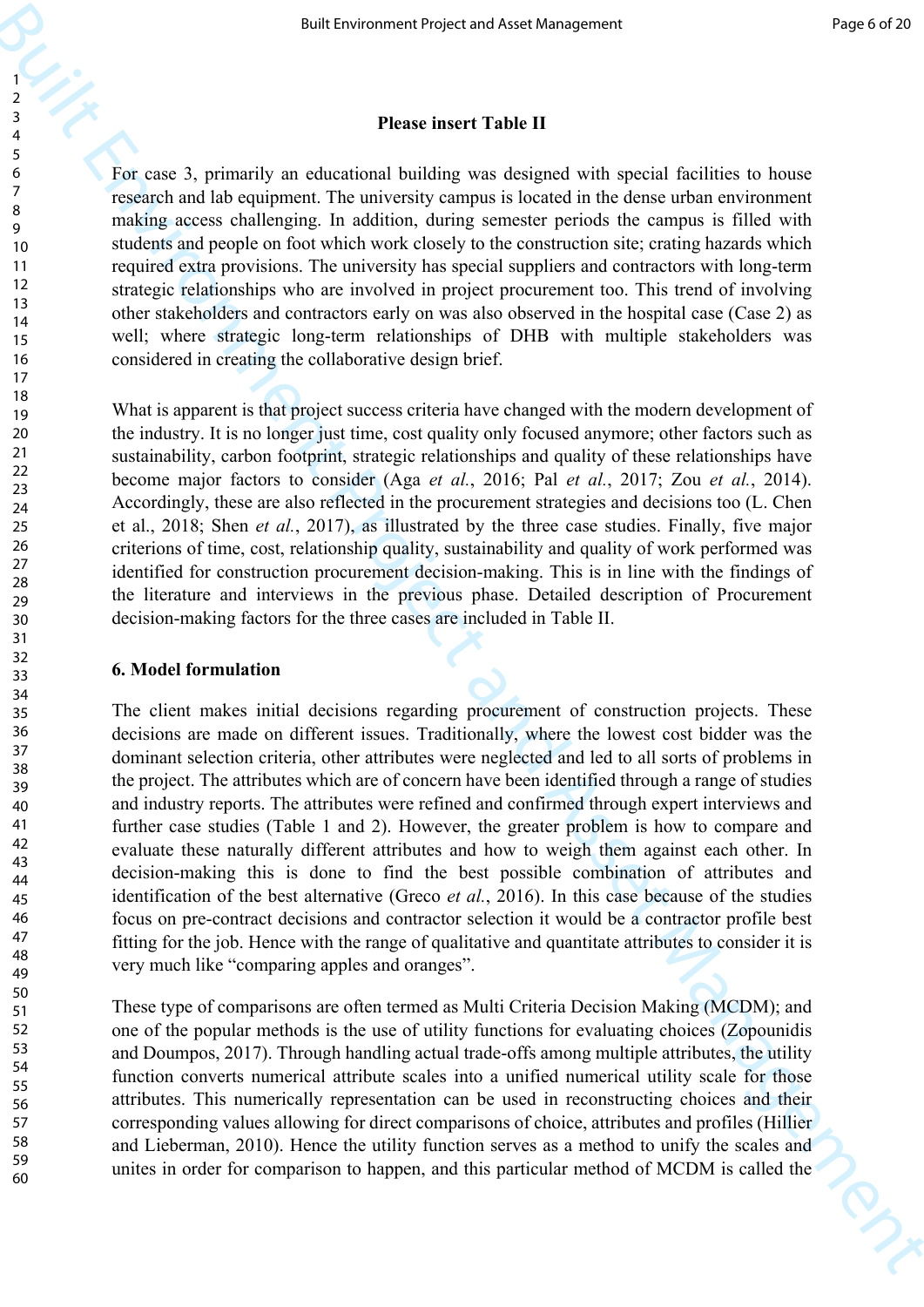Multi Attribute Utility theory (MAUT)(El Sawalhi and El Agha, 2017; Farajian and Cui, 2011; Jelodar et al., 2014). Consequently, this method would be appropriate for the current study and is intended to mathematically capture the utility functions for all the potential contractor profiles as part of the decision-making process. For the resolution of MAUT method and developing the DSS the utility of five major attributes for contractor selection indicated in Table I and II are defined in this section.

# *6.1 The utility function definitions*

*Utility of cost profile U(CP):* this attribute considers all the costs incurred on the project. The estimated cost used is based on the preliminary conceptual design with limited information. Normally the preliminary design is generated through Autodesk Revit software package which is considered as part of the BIM platform, and the cost data will be generated accordingly using the various built in and external databases. Independent estimation using other software's can also be performed and integrated into the BIM platform. The gaol is to maximise the utility function of this attribute by minimising project costs.

*Utility of time profile U(TP)*: this attribute considers the project duration. The estimate will be also based on preliminary information, drawings, and conceptualisation of the project with limited details and technical specifications. Can be generated through Autodesk Revit and other software's with the potential to integrate into a BIM platform. The gaol is to maximise the utility function of this attribute by minimising project time.

*Utility for relationship quality Utility U(RQ):* this attribute takes into account strategic alliances and benefits of working long-term with different parties (contractors in this case). It may be based on historical data and reputation of the parties in question, and the way that they have handled problems, conflicts and other stakeholders in their past projects. To some extent relies on independent investigation, collection of historical data and profiling of the prospective parties. This is a qualitative attribute and the goal would be to maximise its associated utility function by seeking maximum strategic relationship quality with a contractor.

Figure 7.4 20<br>
Space Control and the state of the state of the state of the state of the state of the state of the state of the state of the state of the state of the state of the state of the state of the state of the st *Utility of sustainability U(S)*: this attribute considers the contractors experience and ability to work under sustainability regulations and codes of practice. It can be measured by waste management track records, energy consumption during the project and how much the built facility adheres to green and sustainable ratings. Also requires external data collection and profiling of the contractors. The contractors could also be asked to estimate waste and energy consumptions based on the preliminary conceptual design and propose initial structural systems and components for the project. However, this will be just a preliminary measure and based on the limited information available which will require detail information and specification once contract has been awarded. As a rough estimate a life cycle cost exercise can be performed within the BIM platform by potential contractors. The goal would be to maximise this utility function by seeking maximum sustainable solutions and outcomes.

*Utility for Quality of work performed U(Q):* this attribute takes into account the overall satisfaction of previous clients and stakeholders with the potential contractors. Does the final product or facility conform to the project specifications and whether the stakeholders are happy with the project delivery process. This would be another qualitative assessment and profiling may be required. The evidence and data could be hard to obtain; however, the overall reputation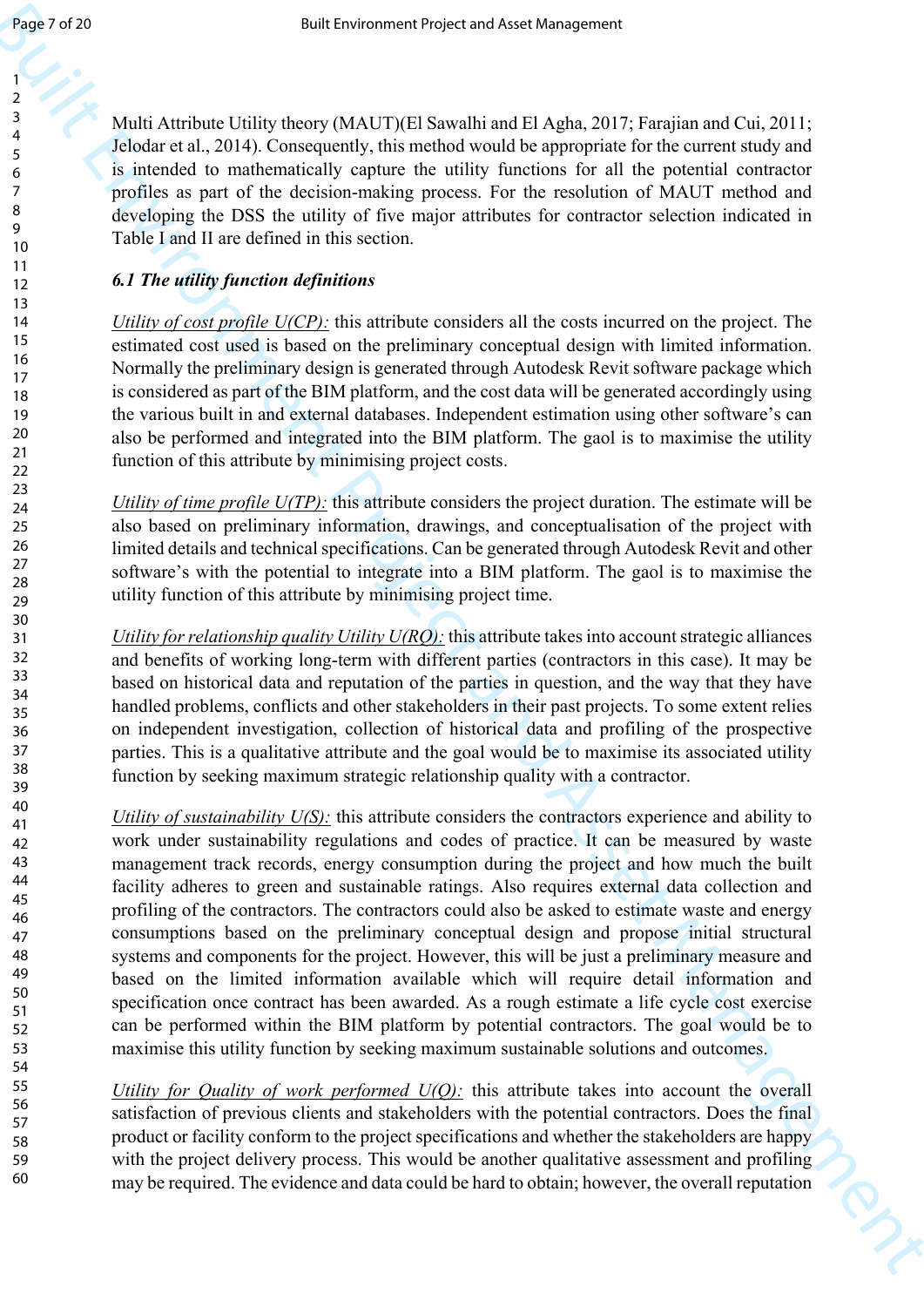of the parties could be used as an initial indicator. The goal would be to maximise this utility function by seeking maximum quality of work.

## *6.2 mathematics formulation of model*

The core assumption is that of Mutual Utility Independence:

"Utility for attribute X is independent of attribute Y if and only if

for any lotteries  $[(X, y_i)]_1$  and  $[(X, y_i)]_2$  over space of  $X \times Y$  with Y fixed to value

*y*<sub>*i*</sub>, we have  $[(X, y_i)]_1$  ≤  $[(X, y_i)]_2$  →  $[(X, y_k)]_1$  ≤  $[(X, y_k)]_2$  ∀  $y_k$  of Y"

The implication is that a change in preference order of any one criterion/attribute for instance sustainability does not change the rank of others such as relationship quality, cost profile, time profile and quality. Since the property of Preferential Independence assumption is weaker than Mutual Utility Independence it is also assumed to be true. Therefore, a multiplicative utility function is appropriate for this model:

$$
U(x_1, x_2, ..., x_n) = \frac{1}{K} \left( \prod_{i=1}^n [Kk_i U_i(x_i) + 1] - 1 \right)
$$
 (1)

Where:

 $(1 + K) = \prod_{i=1}^{n} (1 + Kk_i), \quad 0 < U_i(x_i) < 1,$  $\sum_{i=1}^{n} (1 + Kk_i), \quad 0 < U_i(x_i) < 1, \quad 0 < U(x_1, x_2, \dots, x_n) < 1$ 

The utility function comprised of all the contributing attributes is derives for the DSS as demonstrated in Formula 2. The aim would be to maximise this function by choosing the best fitting contractor.

$$
U(CT, TP, RQ, S, Q) = \frac{1}{K} \left( \prod_{i=1}^{n} \left[ Kk_i U_i(x_i) + 1 \right] - 1 \right)
$$
 (2)

Where:

## *CT*: Cost Performance; *TP*: Time Performance; *RQ*: Relationship Quality; *S*: Sustainability; *Q*: Quality of work

But the system of Project and Management Project and Management Project and Asset Management Asset Management Control of Eq. (A) and National Project and Asset Asset Management Control of Asset Management Control of Asset Using the equivalent lotteries method the utility function of different attributes can be evaluated and scaling factors are identified (Hillier and Lieberman, 2010; Jelodar et al., 2014). In order to do this first the best possible scenario and the worst possible scenario of utility functions are defined. For instance, the utility of minimum cost and time option plus maximum relationship quality, sustainability and quality of work should be the ideal choice and is assigned a utility of 1. On the contrary the utility of maximum cost and time with minimum relationship quality, sustainability and quality of work would obviously be the worst case and is assigned the utility of 0 as demonstrated below: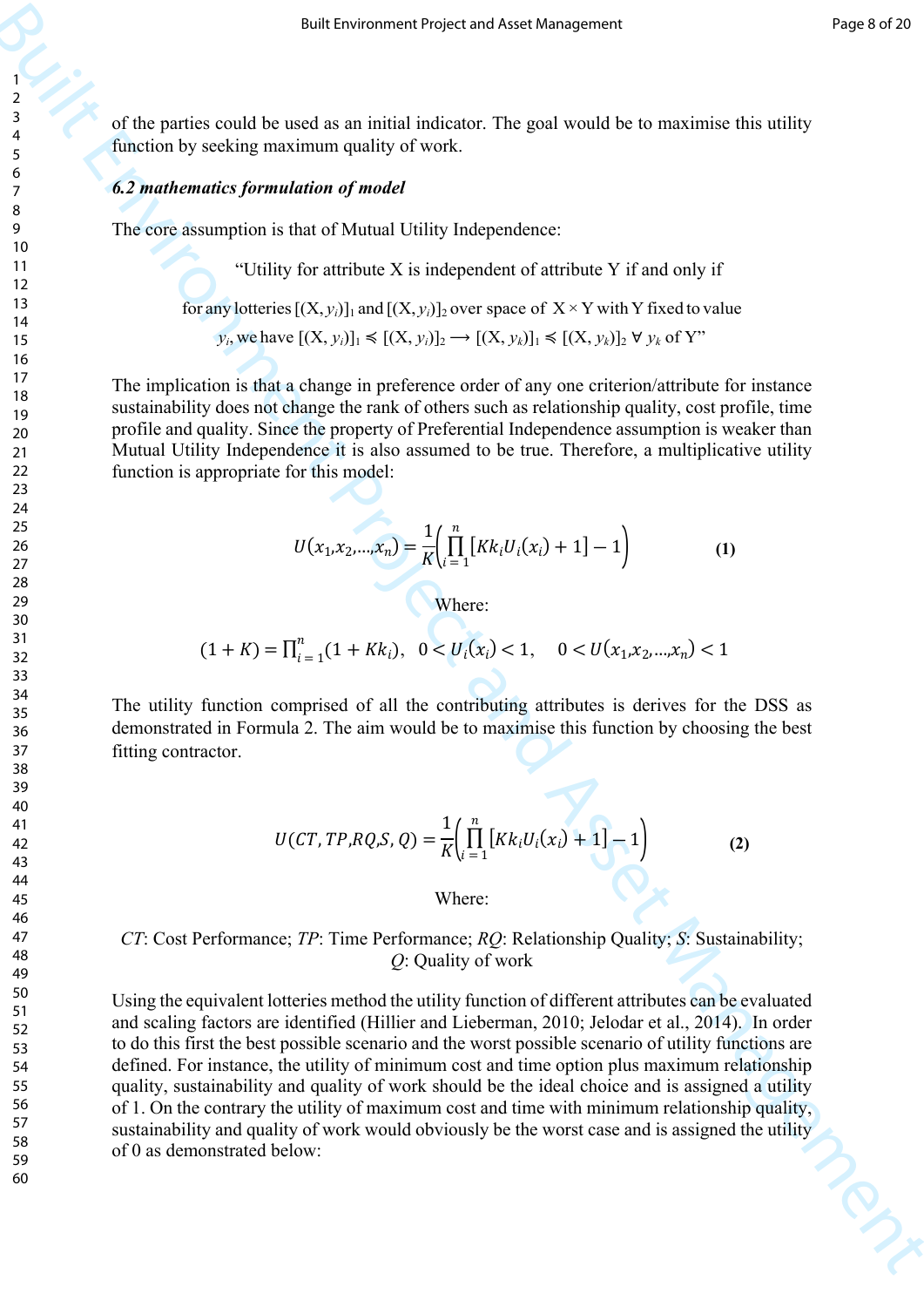Best:  $U(min CT, min TP, max R0, max S, max Q) = U(1,1,1,1,1) = 1$ 

Worst:  $U(max CT, max TP, min RQ, min S, min Q) = U(0,0,0,0,0) = 0$ 

On the formation of equivalent lotteries demonstrated in Figure 1, alternative lottery 1 which is between the best and worst possible utility function is weighed against alternative lottery 2 with minimum cost  $[U(CP)] = 1$ , and decision makers are asked at what value of p there choice would be indifferent between alternative lottery 1 and 2.

#### **Please insert Figure 1**

For instance, in the above figure, if the decision maker is indifferent at  $p=33\%$ , then  $U(Cost)$  =  $U(1,0,0,0,0) = 0.33$  and consequently  $k_1 = 0.33$ .

## **Please insert Figure 2**

Figure 2 demonstrates equivalent lotteries for maximum relationship quality  $[U(RQ) = 1]$  for scaling purposes and attaining  $k_3$ . The same process is require for  $U(TP) = 1$ ,  $U(S) = 1$  and  $U(Q) = 1$  to obtain  $k_2$ ,  $k_4$  and  $k_5$  as the required scaling factors for the utility function of Formula 2. Accordingly, K is obtained by including all the identified  $k_i$  into Formula 2 and solving it for the best possible utility scenario  $[U(1,1,1,1,1) = 1]$  as follows:

$$
K = \prod_{i=1}^{n} [Kk_i U_i(x_i) + 1] - 1
$$
 (3)

**Example 12**<br> **Buch.** However, if points Figures 80, environment Project and Asset Management<br> **Buch.** However, if points Figures 80, environment and Buch is smalled and Bureau in the main of the sequence of the sequence All above process should be performed for the number of prospective contractor's whether in a bidding process or in negotiation. A matrix of all the scaling factors are created to assist the decision maker which structure and transforms the data require for the DSS (Table III). This allows for the calculation of individual utilities for each contractor; and the greater utility demonstrates the higher rank order and more fit for purpose contractor. This outcome can be integrated via programming language and as a plug-in to Autodesk Revit.

## **Please insert Table III**

#### **7. Integration and model Architecture**

The question after conceptualisation and mathematical formulation of the model is how to integrate the DSS within the available BIM platform and popular applications such as Autodesk. Such integration will require a model architecture and generally information must be inputted, analysed weighed against criteria and output structured information obtained. According to this a conceptual illustration of model architecture is provided in Figure 3.

The model divided the decision-making process into two different stages of pre and post contract. The pre-contract stage is mainly about the contractor selection and uses the MAUT mathematical model developed in section 6 as its foundation. With the lowest detail of information during conceptual design, which is generally part of contract document, and with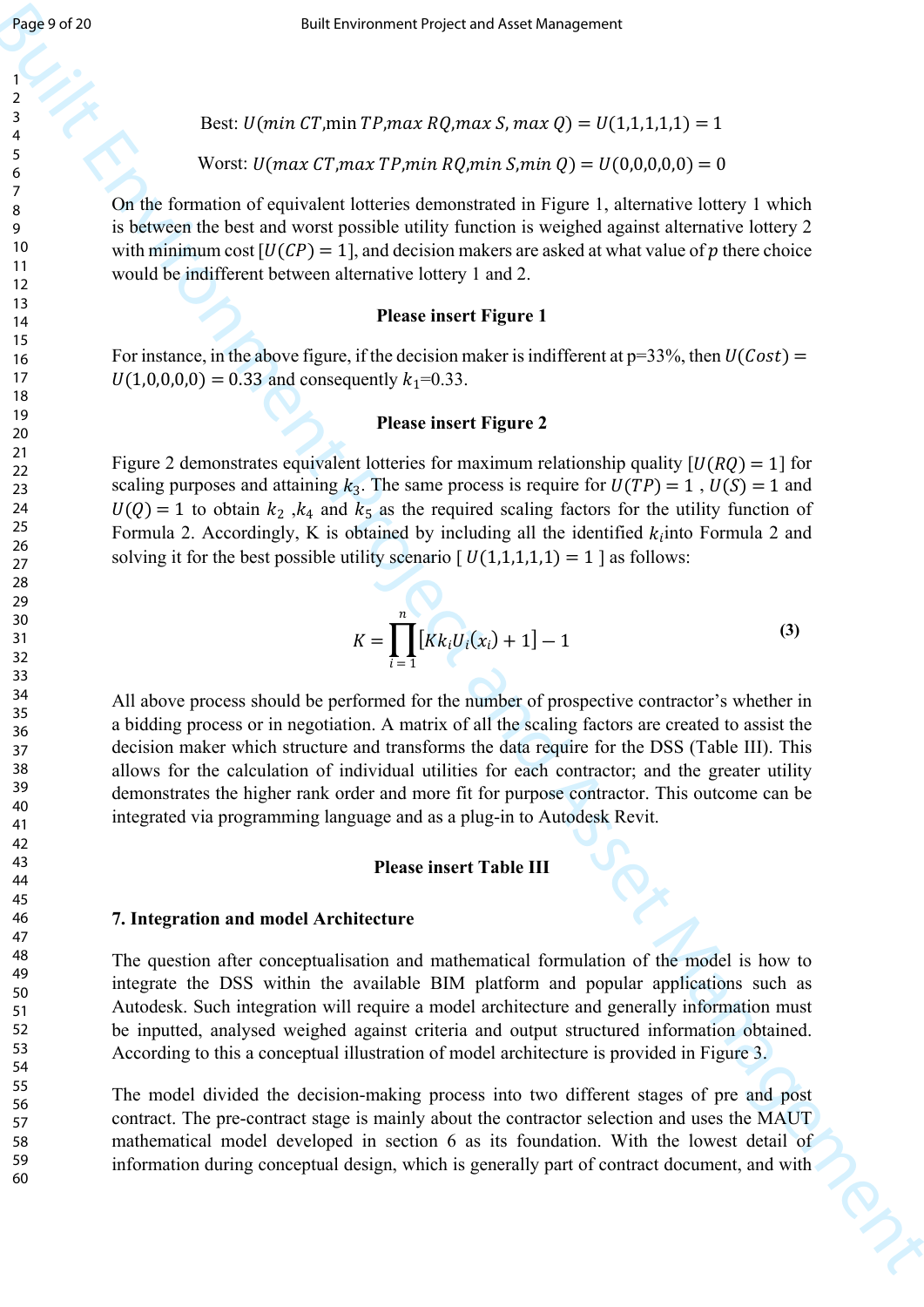the aid of Autodesk Revit the early decisions could be made. In selecting a contractor certain profile data must be collected as inputs and weighed against the criteria. The recommended process of integration would entail acquiring data directly and indirectly from the potential contractors. Thus, during negotiation or tender stage an interview or survey questionnaire can be developed and used as a medium of collecting such data.

In cases where a preliminary conceptual design has been developed by the designer shared document through a BIM interface could also be used to get the necessary information from the prospective contractors. This approach revolves around the collaboration of client, designer (architect) and contractor. However, while all parties will contribute; the actual decision making is only performed by the client. An integrated interface can be designed which could be shared between clients and potential contractors. Often appropriate programming languages such as  $C# (C \; \text{sharp})$  which is quite popular are used.  $C#$  is and object-oriented language with significant versatility which great for developing windows desktop and mobile apps (Jalaei et al., 2015). The interface will generally collect and structure data on the five identified attributes of the developed DSS in section 6. All the inputs to the system are illustrated in Figure 3.

For the three matrix of the matrix of the matrix in the matrix in the matrix of the matrix of the matrix of the matrix of the matrix of the matrix of the matrix of the matrix of the matrix of the matrix of the matrix of t With the selection of a contractor and along with the analysis of design, structural systems and building components; more information emerges. This information can be also used to make further advance decisions in material and subcontractor selection. Different issues need to be considered which are possible with the involvement of the main contractor and the availability of alternative designs. In the selection of the material its cost effectiveness, durability, environmental impact, user wellbeing impact, suppliers, logistics, aesthetics and architectural appeal become important decisions to consider. The post-contract decisions have not been the focus of current study, however the model in Figure 3 explains how a modified version of the DSS could fit well and be integrated into the system. The amount of information will exponentially grow post contract and a broader and more in-depth matrix is required to capture all the data points. This would be a more advanced and extended interface of the pre-contract DSS. The TOPSIS method in combination with Entropy Weighting Approach will be a suitable mathematical foundation for such DSS (Jalaei et al., 2015). For the extended advance interface which will be used for material, supplier and sub-contractor selection the ability to import from multiple platforms and formats is crucial. This is because data with different output formats will be gathered from multiple Database Management Systems (DBMS) and software.

## **Please insert Figure 3**

#### **7. Conclusion**

This study has recognised the need for more automated and facilitated decision support systems (DSS) specially through the uses of information technology and specifically based on the available BIM applications. However, such grand and versatile informatics infrastructure is extremely underutilised and not enough innovative systems have been derived for the construction sector. The current study has sought to develop a DSS for the often problematic and complex procurement phase in construction. Procurement decisions are fundamentally different at pre-contract and post-contract stages; hence a distinction has been made; with the current study mainly focusing on pre-contract decision making. This enables parties involved in the earlier conceptual and design phase of the project to make informed decisions based on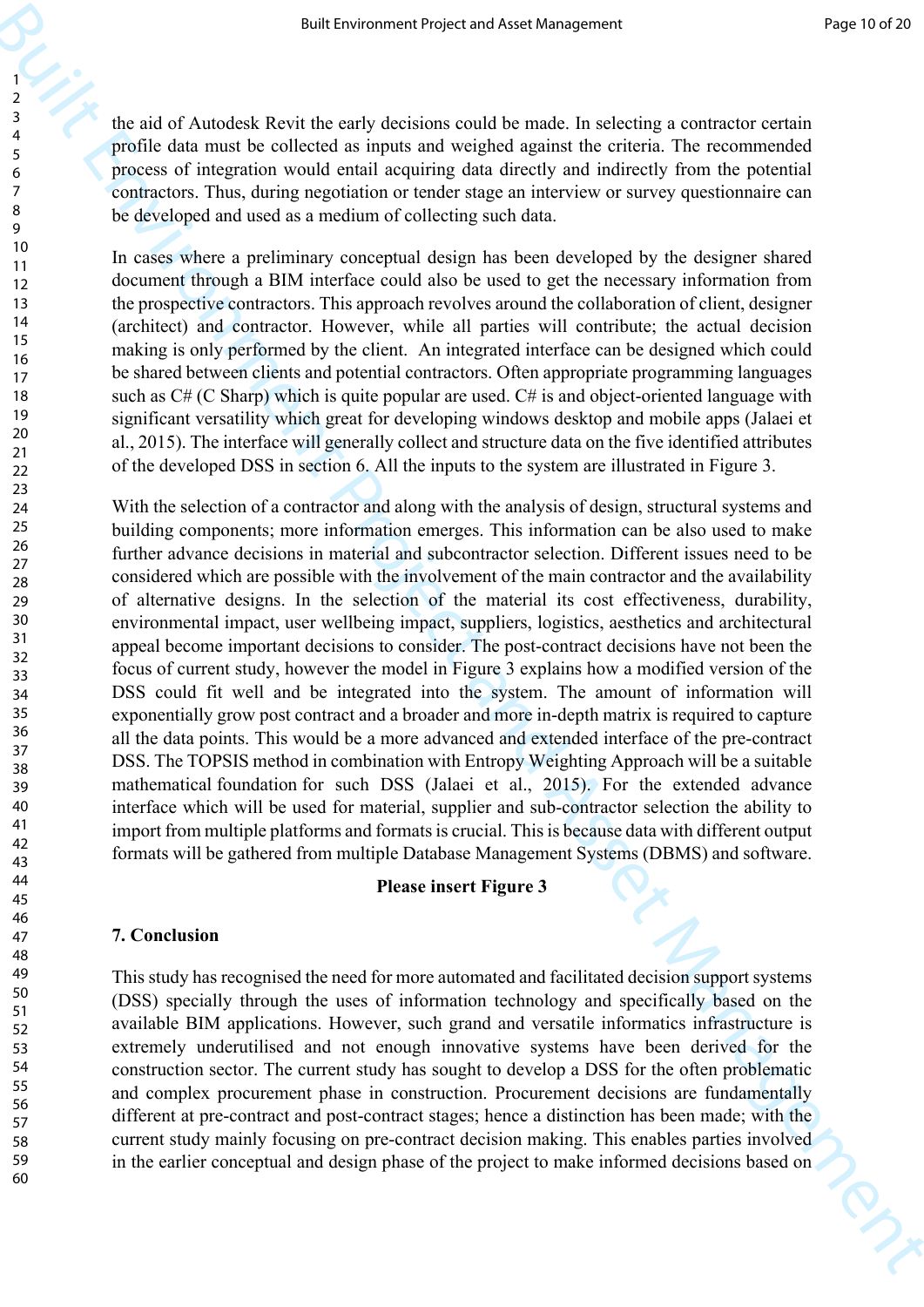available data. Therefore, enabling design for procurement as well as design for structural integrity and construction.

**Example 19**<br> **Example Construction**<br> **Example Construction**<br> **Example Construction**<br> **Example Construction**<br> **Example Construction**<br> **Example Construction**<br> **Example Construction**<br> **Example Construction**<br> **Example Constr** Such decisions revolve around main contractor selection and are of mulita criteria nature. A series of interviews and detailed case studies were performed to look at decision-making process during construction procurement (Table I and II). Accordingly, Cost Performance; Time Performance; Relationship Quality; Sustainability; and Quality of work were identified as main attributes for construction procurement decisions and contractor selection. The practical provisions of different procurement scenarios have been documented through three complex construction cases with higher level success criteria. These practical implications were seen in the actual DSS model formulation. Using Multi Attribute Utility Theory (MAUT) the utility functions were developed and disseminated as mathematical foundations of calculating utility values for potential contractors. This DSS allowed the clients to rank contractors based on their utility values and identify the most fit for purpose profile.

A conceptual model architecture is proposed for integration of the developed DSS with the available BIM platforms such as Autodesk Revit. A Plug-in is suggested for the DSS via programming through C#. The plug-in can provide a collaborative interface between main project stakeholders to input various information both pre and post contract. However, the precontract decision makers will generally be clients while post-contract DSS tools should be available to the project team which could comprise of clients, contractors and designers. These results may also be used to integrate the DSS outputs to nD models, cloud computing and potentially virtual reality facilities to facilitate better construction operations and processes.

## **8. Reference**

- Aga, D. A., Noorderhaven, N., & Vallejo, B. (2016). Transformational leadership and project success: The mediating role of team-building. *International Journal of Project Management, 34*(5), 806-818. doi:https://doi.org/10.1016/j.ijproman.2016.02.012
- Ahn, S., Han, S., & Al-Hussein, M. (2019). 2D Drawing Visualization Framework for Applying Projection-Based Augmented Reality in a Panelized Construction Manufacturing Facility: Proof of Concept. *Journal of Computing in Civil Engineering, 33*(5), 04019032. doi:doi:10.1061/(ASCE)CP.1943-5487.0000843
- Bortolini, R., Formoso, C. T., & Viana, D. D. (2019). Site logistics planning and control for engineer-toorder prefabricated building systems using BIM 4D modeling. *Automation in Construction, 98*, 248-264. doi:https://doi.org/10.1016/j.autcon.2018.11.031
- Chen, L., Manley, K., Lewis, J., Helfer, F., & Widen, K. (2018). Procurement and Governance Choices for Collaborative Infrastructure Projects. *Journal of Construction Engineering and Management, 144*(8), 04018071. doi:doi:10.1061/(ASCE)CO.1943-7862.0001525
- Chen, Q., Jin, Z., Xia, B., Wu, P., & Skitmore, M. (2016). Time and Cost Performance of Design–Build Projects. *Journal of Construction Engineering and Management, 142*(2), 04015074. doi:10.1061/(ASCE)CO.1943-7862.0001056
- El Sawalhi, N. I., & El Agha, O. (2017). Multi-Attribute Utility Theory for Selecting an Appropriate Procurement Method in the Construction Projects. *Journal of Construction in Developing Countries, 22*(1), 75-96. doi:10.21315/jcdc2017.22.1.5
- Farajian, M., & Cui, Q. (2011). A Multi-Objective Decision Support System for PPP Funding Decisions. In *Computing in Civil Engineering (2011)* (pp. 210-218): American Society of Civil Engineers.
- Greco, S., Ehrgott, M., & Figueira, J. R. (2016). *Multiple Criteria Decision Analysis: State of the Art Surveys*: Springer New York.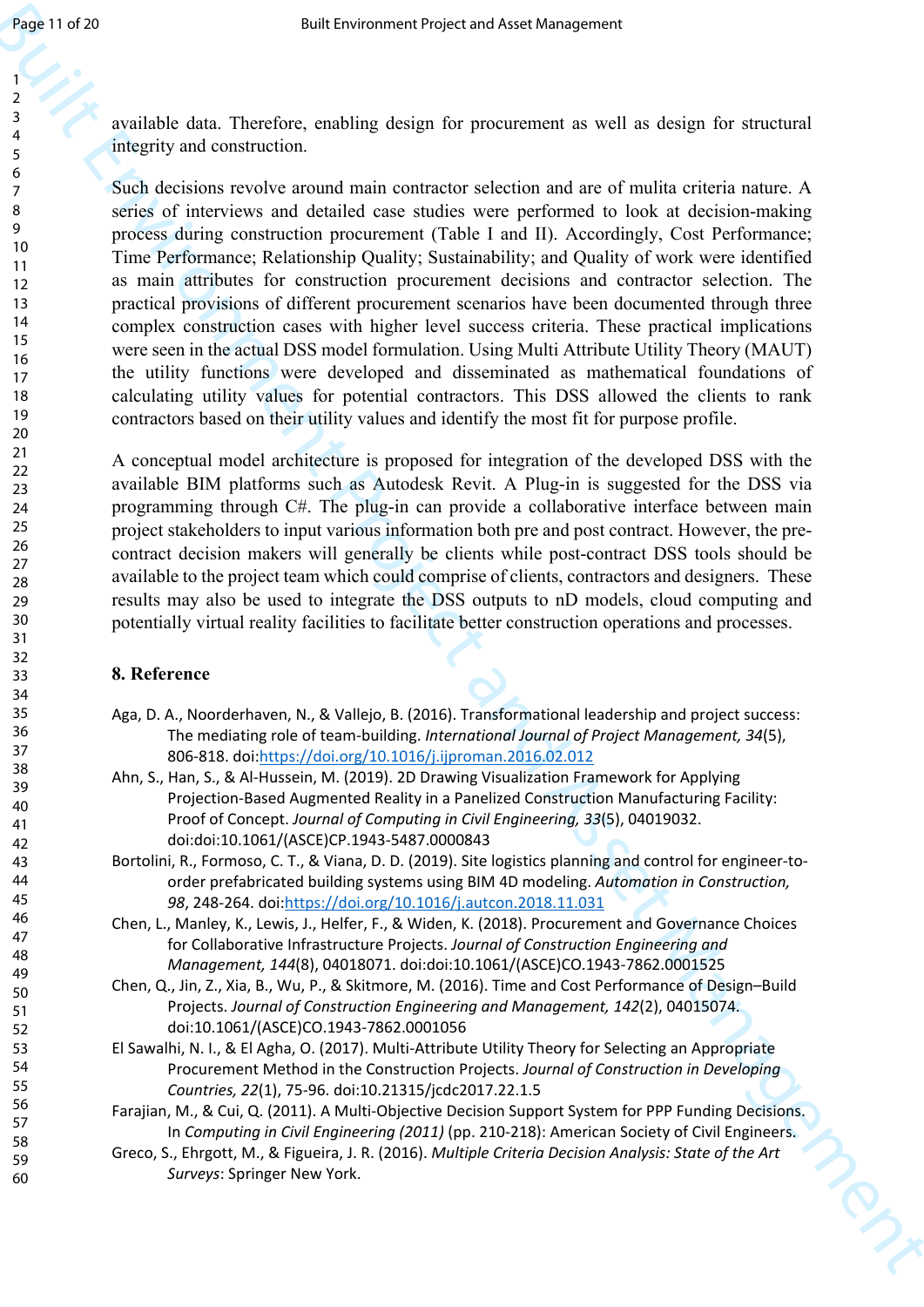- Hillier, F. S., & Lieberman, G. J. (2010). *Introduction to Operations Research*: McGraw-Hill Higher Education.
- Jalaei, F., Jrade, A., & Nassiri, M. (2015). Integrating Decision Support System (DSS) and Building Information Modeling (BIM) to Optimize the Selection of Sustainable Building Components. *ITcon, 20*, 399-420. Retrieved from https://www.itcon.org/paper/2015/25
- Jelodar, M. B., Yiu, T. W., & Wilkinson, S. (2013). In Search of Sustainability: Constructability Application and Contract Management in Malaysian Industrialized Building Systems. *Journal of Legal Affairs and Dispute Resolution in Engineering and Construction, 5*(4), 196-204. doi:10.1061/(ASCE)LA.1943-4170.0000121
- Jelodar, M. B., Yiu, T. W., & Wilkinson, S. (2014). *A Multi-Objective Decision Support System for Selecting Dispute Resolution Methods in Construction Industry*. Paper presented at the International Conference on Computing in Civil and Building Engineering (ICCCBE 2014), Orlando, Florida,.
- Jelodar, M. B., Yiu, T. W., & Wilkinson, S. (2016a). A conceptualisation of relationship quality in construction procurement. *International Journal of Project Management, 34*(6), 997-1011. doi:https://doi.org/10.1016/j.ijproman.2016.03.005
- Jelodar, M. B., Yiu, T. W., & Wilkinson, S. (2016b). Relationship-Quality Judgment Model for Construction Project Procurement: A Conjoint Measurement. *Journal of Construction Engineering and Management, 142*(7). doi:doi:10.1061/(ASCE)CO.1943-7862.0001104
- Kainuma, Y., & Tawara, N. (2006). A multiple attribute utility theory approach to lean and green supply chain management. *International Journal of Production Economics, 101*(1), 99-108. doi:https://doi.org/10.1016/j.ijpe.2005.05.010
- Kim, J. I., Kim, J., Fischer, M., & Orr, R. (2015). BIM-based decision-support method for master planning of sustainable large-scale developments. *Automation in Construction, 58*, 95-108. doi:https://doi.org/10.1016/j.autcon.2015.07.003
- Lu, J., Zhang, G., Ruan, D., & Wu, F. (2007). *Multi-objective Group Decision Making: Methods Software And Applications With Fuzzy Set Techniques (With Cd-rom)*: World Scientific Publishing Company.
- New Zealand Council of Infrastructure Development. (2013). Project information and better procurement essential to raising construction productivity and value. Retrieved from http://www.nzcid.org.nz/Story?Action=View&Story\_id=86
- Oh, M., Lee, J., Hong, S. W., & Jeong, Y. (2015). Integrated system for BIM-based collaborative design. *Automation in Construction, 58*, 196-206. doi:https://doi.org/10.1016/j.autcon.2015.07.015
- Oti, A. H., Kurul, E., Cheung, F., & Tah, J. H. M. (2016). A framework for the utilization of Building Management System data in building information models for building design and operation. *Automation in Construction, 72*, 195-210. doi:https://doi.org/10.1016/j.autcon.2016.08.043
- Pal, R., Wang, P., & Liang, X. (2017). The critical factors in managing relationships in international engineering, procurement, and construction (IEPC) projects of Chinese organizations. *International Journal of Project Management, 35*(7), 1225-1237. doi:https://doi.org/10.1016/j.ijproman.2017.05.010
- Pan, Y., & Zhang, L. (2020). BIM log mining: Exploring design productivity characteristics. *Automation in Construction, 109*, 102997. doi:https://doi.org/10.1016/j.autcon.2019.102997
- **EVEL A CONFIRM AND THE USE OF THE USE CONFIRM AND THE USE CONFIRM AND THE USE CONFIRM AND THE USE CONFIRM AND THE USE CONFIRM AND THE USE CONFIRM AND THE USE CONFIRM AND THE USE CONFIRM AND THE USE CONFIRM AND THE USE CO** Sanayei, A., Farid Mousavi, S., Abdi, M. R., & Mohaghar, A. (2008). An integrated group decisionmaking process for supplier selection and order allocation using multi-attribute utility theory and linear programming. *Journal of the Franklin Institute, 345*(7), 731-747. doi:https://doi.org/10.1016/j.jfranklin.2008.03.005
	- Santos, R., Costa, A. A., & Grilo, A. (2017). Bibliometric analysis and review of Building Information Modelling literature published between 2005 and 2015. *Automation in Construction, 80*, 118-136. doi:https://doi.org/10.1016/j.autcon.2017.03.005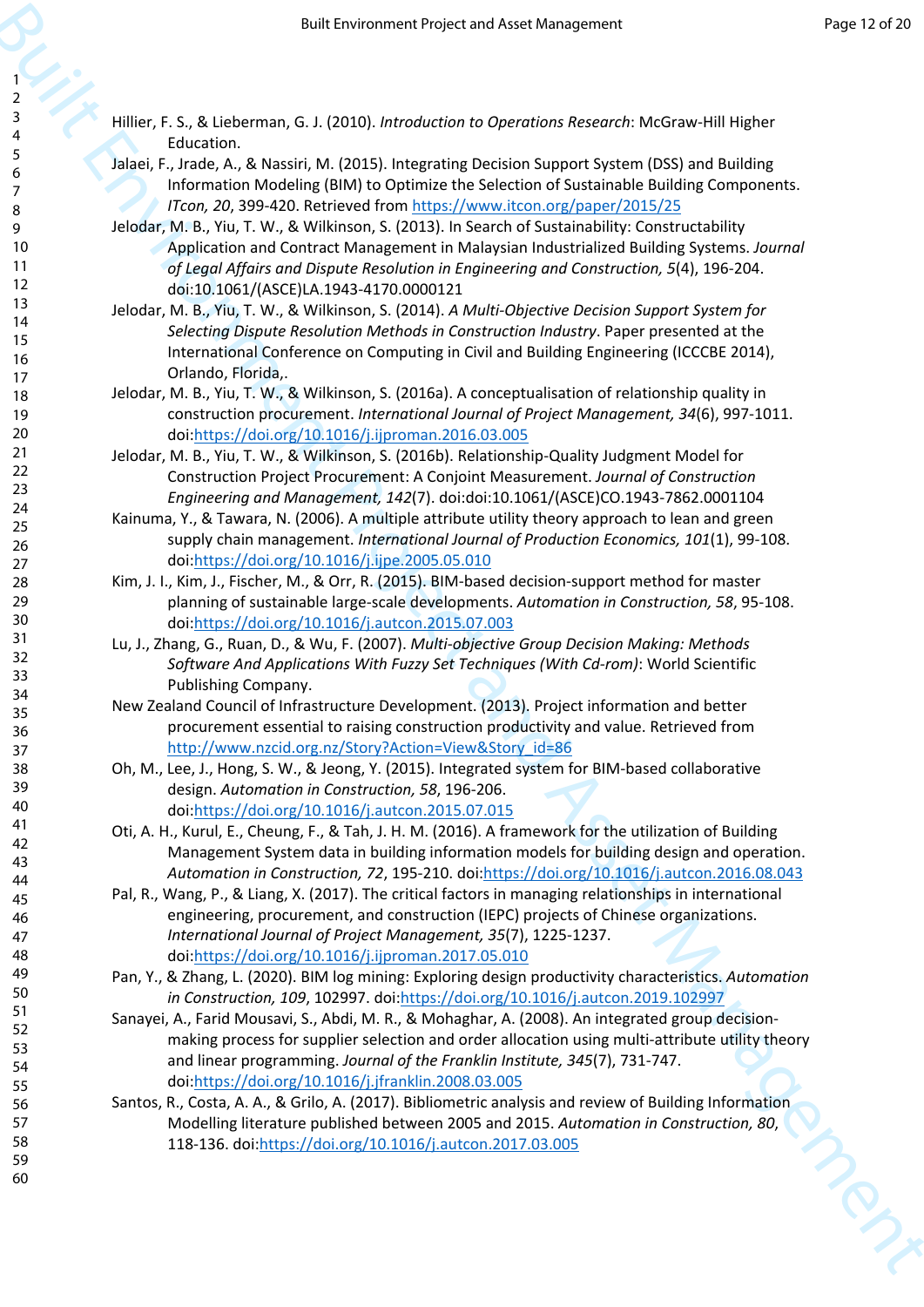| 2                                         |  |
|-------------------------------------------|--|
| 3                                         |  |
|                                           |  |
| 4                                         |  |
|                                           |  |
| 5                                         |  |
| 6                                         |  |
|                                           |  |
|                                           |  |
|                                           |  |
| 8                                         |  |
| 9                                         |  |
|                                           |  |
| 10                                        |  |
|                                           |  |
| 1<br>$\mathbf{1}$                         |  |
| 1.<br>$\overline{c}$                      |  |
|                                           |  |
| 13                                        |  |
|                                           |  |
| $\overline{14}$                           |  |
| 15                                        |  |
|                                           |  |
| 16                                        |  |
|                                           |  |
| 17                                        |  |
| 18                                        |  |
|                                           |  |
| 19                                        |  |
|                                           |  |
| 20                                        |  |
| $\overline{21}$                           |  |
|                                           |  |
| $\overline{c}$<br>,                       |  |
|                                           |  |
| 23                                        |  |
| $\frac{24}{5}$                            |  |
|                                           |  |
| 25                                        |  |
|                                           |  |
| 26                                        |  |
| $^{27}$                                   |  |
|                                           |  |
| 28                                        |  |
|                                           |  |
| 29                                        |  |
| 30                                        |  |
|                                           |  |
| $\overline{31}$                           |  |
|                                           |  |
| $\overline{\mathbf{3}}$<br>$\overline{2}$ |  |
| 33                                        |  |
|                                           |  |
| 34                                        |  |
|                                           |  |
| 35                                        |  |
| 36                                        |  |
|                                           |  |
| 37                                        |  |
|                                           |  |
| 38                                        |  |
| 39                                        |  |
|                                           |  |
| 40                                        |  |
| 41                                        |  |
|                                           |  |
| 42                                        |  |
|                                           |  |
| 43                                        |  |
| 44                                        |  |
|                                           |  |
| 45                                        |  |
|                                           |  |
| 46                                        |  |
| 47                                        |  |
|                                           |  |
| 48                                        |  |
|                                           |  |
| 49                                        |  |
| 50                                        |  |
|                                           |  |
| 51                                        |  |
| 5.<br>2                                   |  |
|                                           |  |
| 53                                        |  |
|                                           |  |
| 54                                        |  |
| 55                                        |  |
|                                           |  |
| 56                                        |  |
|                                           |  |

- Buye 139 233<br>
Suit Evid[en](http://dx.doi.org/10.1016/j.ijproman.2013.05.004)te Project and Asset Management Project and Asset Management<br>
Asset Andre Leonord Constant Asset Andre Leonord Constant Asset Andre Leonord Constant Asset<br>
Asset Andre Leonord Constant Asset Andre Scott, J., Ho, W., Dey, P. K., & Talluri, S. (2015). A decision support system for supplier selection and order allocation in stochastic, multi-stakeholder and multi-criteria environments. *International Journal of Production Economics, 166*, 226-237. doi:https://doi.org/10.1016/j.ijpe.2014.11.008
	- Shen, W., Tang, W., Wang, S., Duffield Colin, F., Hui Felix Kin, P., & You, R. (2017). Enhancing Trust-Based Interface Management in International Engineering-Procurement-Construction Projects. *Journal of Construction Engineering and Management, 143*(9), 04017061. doi:10.1061/(ASCE)CO.1943-7862.0001351
	- Walker, D. H. T., & Hampson, K. (2003). *Procurement strategies : a relationship-based approach*. Oxford ; Malden, Mass.: Blackwell Science.
	- Zopounidis, C., & Doumpos, M. (2017). *Multiple Criteria Decision Making: Applications in Management and Engineering*: Springer International Publishing.
	- Zou, W., Kumaraswamy, M., Chung, J., & Wong, J. (2014). Identifying the critical success factors for relationship management in PPP projects. *International Journal of Project Management,*  (2), 265-274. doi:http://dx.doi.org/10.1016/j.ijproman.2013.05.004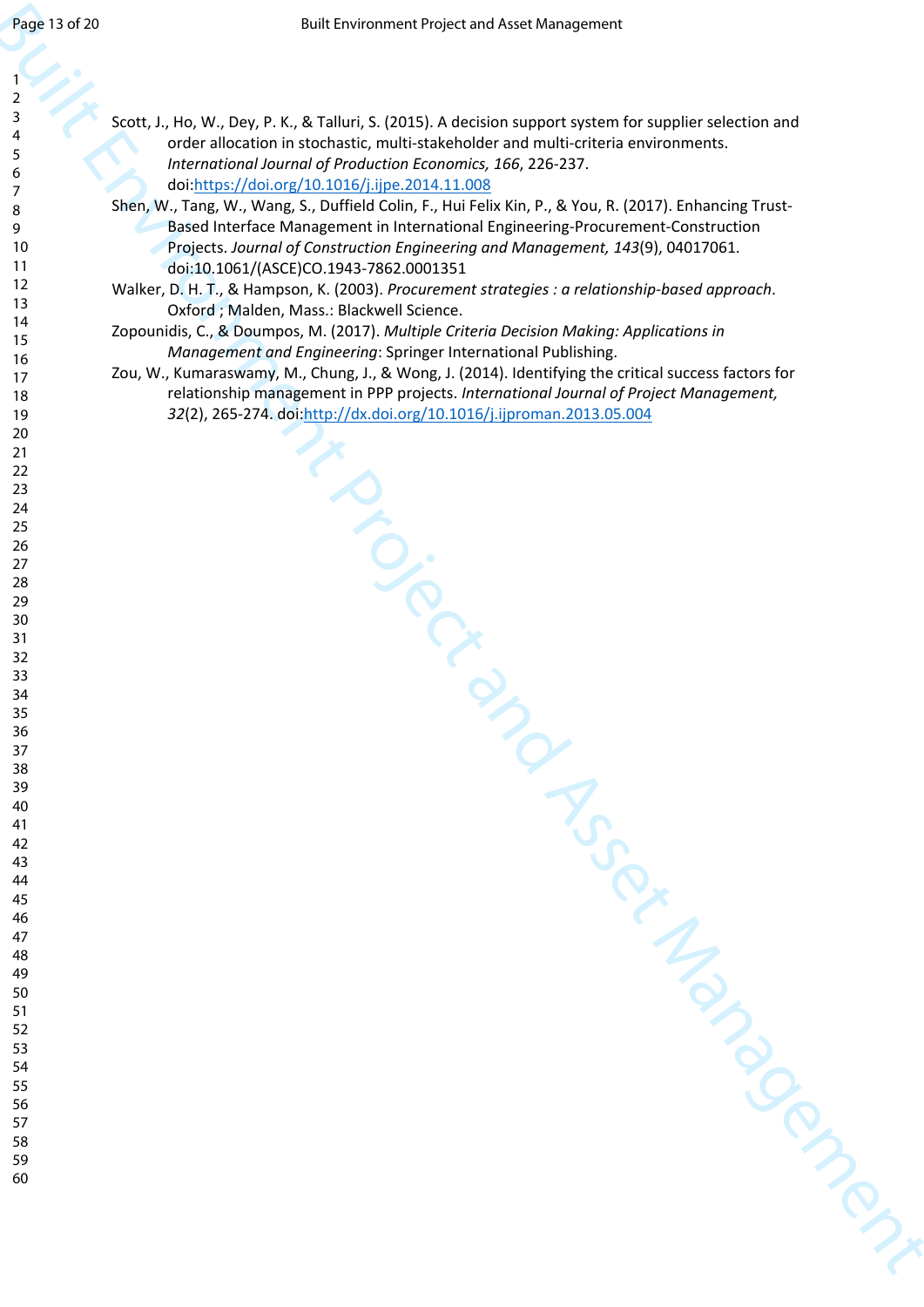| Table I: Classification of construction procurement decisions attributes and criteria |  |
|---------------------------------------------------------------------------------------|--|

|                           | Table I: Classification of construction procurement decisions attributes and criteria                                                                                                                                       |                                                                                                                                                                   |                                                                              |
|---------------------------|-----------------------------------------------------------------------------------------------------------------------------------------------------------------------------------------------------------------------------|-------------------------------------------------------------------------------------------------------------------------------------------------------------------|------------------------------------------------------------------------------|
|                           |                                                                                                                                                                                                                             | <b>Procurement Decisions</b>                                                                                                                                      |                                                                              |
|                           | <b>Contractor selection</b>                                                                                                                                                                                                 | <b>Material selection</b>                                                                                                                                         | <b>Supplier and logistics</b>                                                |
| <b>Main</b><br>attributes | Time performance<br>Cost performance<br>Strategic relationships (long term<br>collaborations for business goals)<br>Sustainability issues (waste<br>management, energy consumption,<br>life cycle costs)<br>Quality of work | Quality and durability<br>Lean and green<br>Energy efficient<br>Return on Asset<br>Replacing and<br>Maintenance<br>Waste minimisation<br>Supply chain performance | Handling<br>Transportation<br>Lead-time<br>Cost<br>Crew<br>Customer services |
|                           | manuscription                                                                                                                                                                                                               |                                                                                                                                                                   |                                                                              |
|                           |                                                                                                                                                                                                                             |                                                                                                                                                                   |                                                                              |
|                           |                                                                                                                                                                                                                             |                                                                                                                                                                   |                                                                              |
|                           |                                                                                                                                                                                                                             |                                                                                                                                                                   |                                                                              |
|                           |                                                                                                                                                                                                                             |                                                                                                                                                                   |                                                                              |
|                           |                                                                                                                                                                                                                             |                                                                                                                                                                   |                                                                              |
|                           |                                                                                                                                                                                                                             |                                                                                                                                                                   |                                                                              |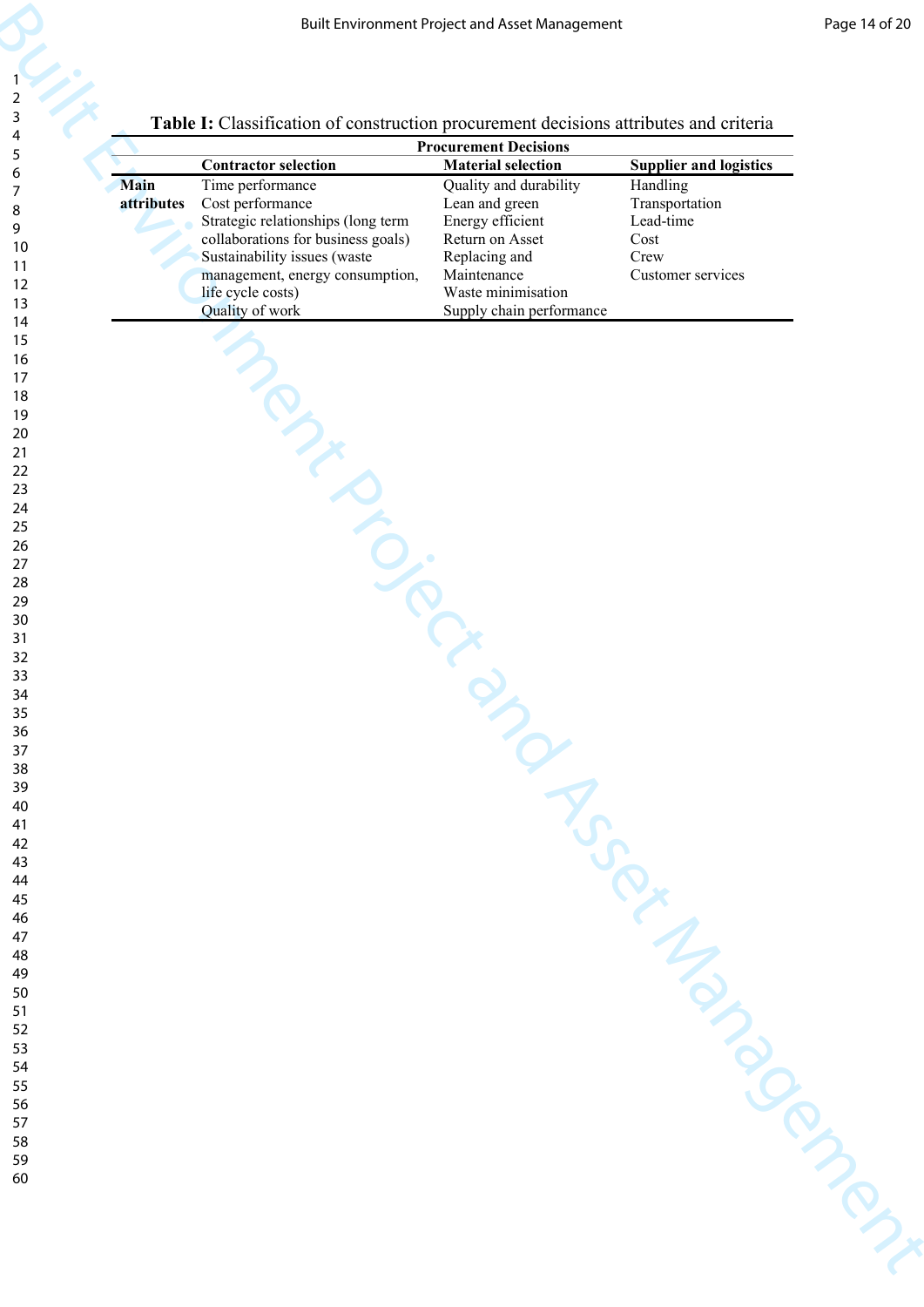## **Table II:** Summary of case studies

| Page 15 of 20                                                                                            |                                                                        |                                                                                                                                                                                                                                                                                                                                                                                          |                                                                                                                                                                       | <b>Built Environment Project and Asset Management</b>                                                                                                                                                                                                                                                 |                                                                                                                                                                                                                                                                                                                                                                                                                                                                                                                                                                                                                           |
|----------------------------------------------------------------------------------------------------------|------------------------------------------------------------------------|------------------------------------------------------------------------------------------------------------------------------------------------------------------------------------------------------------------------------------------------------------------------------------------------------------------------------------------------------------------------------------------|-----------------------------------------------------------------------------------------------------------------------------------------------------------------------|-------------------------------------------------------------------------------------------------------------------------------------------------------------------------------------------------------------------------------------------------------------------------------------------------------|---------------------------------------------------------------------------------------------------------------------------------------------------------------------------------------------------------------------------------------------------------------------------------------------------------------------------------------------------------------------------------------------------------------------------------------------------------------------------------------------------------------------------------------------------------------------------------------------------------------------------|
| $\overline{3}$<br>$\overline{\mathcal{L}}$<br>5<br>6<br>7<br>8<br>9<br>10<br>-11<br>12<br>13<br>14<br>15 | <b>Case studies</b><br>Case1:<br>Airport-<br>departure<br>terminal     | <b>Project information</b><br>Demolish parts of the existing structure<br>from the 1970s and 1990s; build some<br>entirely new sections; some parts<br>adaptive re-use<br>Doubled the size of the departure<br>processing zone, New passenger lounge<br>and duty-free shopping hub.<br>Early Contractor Involvement<br>With over 600 workers on site during<br>peak times                | <b>Specification and features</b><br>Covered area<br>Construction time<br>Designed elements<br><b>Budget</b><br>Improve architectural<br>design<br>Data visualization | <b>Table II:</b> Summary of case studies<br>32,000 $m^2$ additional floor space<br>3 years<br>15 large trusses, 4.5m deep,<br>between 26m and 52m in length<br>and weighing 12-32 tonnes; 2,000<br>$m3$ concrete used; 2,000 tonnes<br>of steel used<br>\$200 Million<br>$\checkmark$<br>$\checkmark$ | <b>Procurement decision-making factors</b><br>The need to minimize impact on passenger movements<br>and disruption to flight schedules (Time and schedule<br>Constraints)<br>The airport has significant economic, commercial and<br>logistical value and had to be operational during<br>construction (Cost of closing)<br>Unreliable weather conditions (Time constraints)<br>Heavy load transportation (Time and Cost issues)<br>Use of landside storage for large pieces (Access and Time<br>constraints)                                                                                                             |
| 16<br>17<br>18<br>19<br>20<br>21<br>22<br>23<br>24<br>25                                                 | Case2:<br>Hospital<br>redevelopment                                    | Design brief was collaboratively<br>$\bullet$<br>developed via key stakeholders<br>Future-focused inclusive planning and<br>universal design<br>Low impact re-use of existing buildings,<br>$\bullet$<br>and waste strategies were adopted;<br>recycling as much material as possible<br>Intensive use during construction and<br>highly serviced nature                                 | BIM/3D modelling<br>Covered area<br>Construction time<br>Design brief<br>Contract value<br>Improve functionality<br>Data visualization<br>3D modelling                | $\checkmark$<br>$14,700\ m^2$<br>3 years<br>Simple pitched/barrel-vaulted<br>roofs; Post-tensioned ground floor<br>slab; Polypropylene hot and cold<br>pipework<br>\$35 million<br>$\checkmark$<br>✓<br>$\checkmark$ No BIM                                                                           | Long term collaboration of stakeholders, contractor and<br>suppliers (strategic and key relationships)<br>Use of sustainable material (Cost implication)<br>$\bullet$<br>Required special suppliers; reliable and high-quality<br>material; especially for the hospital's finishes (costs due<br>to sensitive functionality).<br>Operational use during construction was maintained<br>(Time constraint and schedule issue)<br>Control of noise, dust and pollutants for the hospital<br>environment (time and cost implications)                                                                                         |
| 26<br>27<br>28<br>29<br>30<br>31<br>32<br>33<br>34<br>35<br>36                                           | Case 3:<br><b>University</b><br><b>Multipurpose</b><br><b>Building</b> | To house the faculty of science<br>$\bullet$<br>Also Included refurbishment and<br>$\bullet$<br>seismic strengthening of two existing<br>structures plus a link structure<br>Staged construction to ensure continuity<br>of operations for the faculty<br>A state-of-the-art research and teaching<br>facility<br>Use of sustainable material and design<br>for sustainability functions | Covered area<br>Construction time<br>Designed elements<br>Project Cost<br>Improve functionality<br>Data visualization<br>3D modelling                                 | $23,500 \, m^2$<br>5 years upgrade<br>A 13-storey building; steel-braced •<br>frame structure; 4,900m3<br>of concrete and; 960km of rebar<br>2,600 tonnes of structural<br>Steel; 600 tonnes of cellular beams •<br>\$290 million<br>✓<br>$\checkmark$<br>CAD-based 3D-modelling                      | Academic calendar year influenced logistics, traffic and<br>functionality of the site (Time and access restrictions)<br>Restricted urban area and limited storage (Cost of logistics<br>and delivery)<br>Contractor and client working on multiple projects<br>(strategic relationships and reputation)<br>The first building in NZ to procure Special Buckling<br>Restrained Braces (BRBs) from USA, involved pre-<br>qualification process (Cost and time issues)<br>Early input for local steel fabricators; strategic<br>collaboration based on project complexity and others<br>concurrent projects (Relationships). |
| 37<br>38<br>39<br>40<br>41<br>42<br>43<br>44                                                             |                                                                        |                                                                                                                                                                                                                                                                                                                                                                                          |                                                                                                                                                                       |                                                                                                                                                                                                                                                                                                       | gement                                                                                                                                                                                                                                                                                                                                                                                                                                                                                                                                                                                                                    |

44 45 46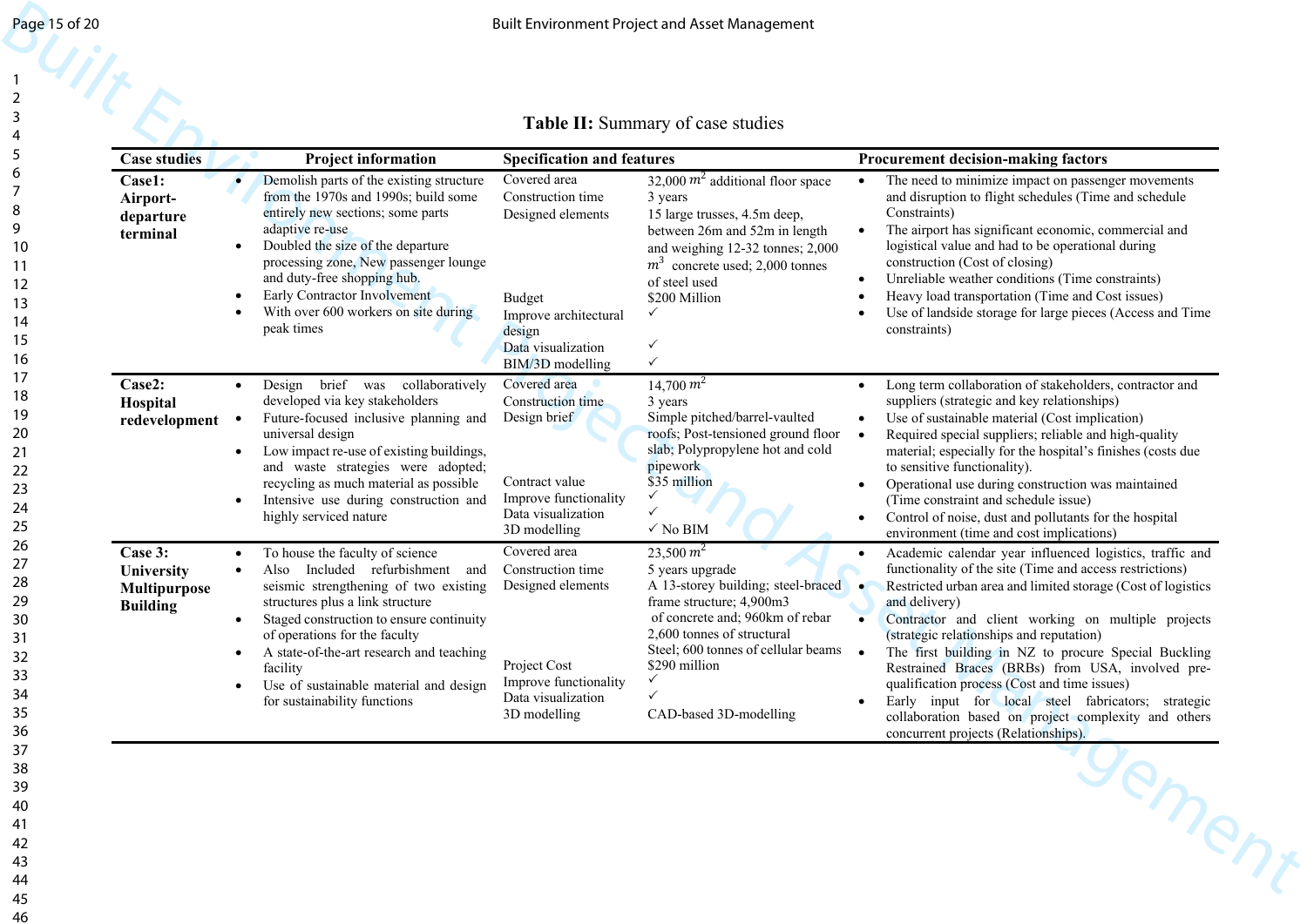| Table III: Scaling matrix for the outcome utility functions<br>$K_{CT}$<br>$K_{TP}$<br>$K_{RQ}$<br>$K_S$<br>$K_Q$<br>Overall K<br>Contractor $1\,$<br>$\mathfrak{k}_1$<br>$k_2$<br>$k_3$<br>$\mathfrak{k}_4$<br>$k_5$<br>$K_{\ensuremath{\mathcal{C}}\xspace ontractor\ 1}$<br>Contractor 2<br>$\boldsymbol{k}_1$<br>$k_2$<br>$k_3$<br>$\mathfrak{k}_4$<br>$k_5$<br>$K_{\ensuremath{\mathcal{C}}\xspace ontractor\ 2}$<br>Contractor 3<br>$\boldsymbol{k}_1$<br>$k_2$<br>$k_3$<br>$\mathfrak{k}_4$<br>$k_5$<br>$K_{\ensuremath{\mathcal{C}}\xspace ontractor\ 3}$<br>Contractor 4<br>$k_1$<br>$k_2$<br>$k_3$<br>$k_4$<br>$k_5$<br>$K_{\text{Contractor 4}}$<br>INSERIES |  |
|-------------------------------------------------------------------------------------------------------------------------------------------------------------------------------------------------------------------------------------------------------------------------------------------------------------------------------------------------------------------------------------------------------------------------------------------------------------------------------------------------------------------------------------------------------------------------------------------------------------------------------------------------------------------------|--|
|                                                                                                                                                                                                                                                                                                                                                                                                                                                                                                                                                                                                                                                                         |  |
|                                                                                                                                                                                                                                                                                                                                                                                                                                                                                                                                                                                                                                                                         |  |
|                                                                                                                                                                                                                                                                                                                                                                                                                                                                                                                                                                                                                                                                         |  |
|                                                                                                                                                                                                                                                                                                                                                                                                                                                                                                                                                                                                                                                                         |  |
|                                                                                                                                                                                                                                                                                                                                                                                                                                                                                                                                                                                                                                                                         |  |
|                                                                                                                                                                                                                                                                                                                                                                                                                                                                                                                                                                                                                                                                         |  |
|                                                                                                                                                                                                                                                                                                                                                                                                                                                                                                                                                                                                                                                                         |  |
|                                                                                                                                                                                                                                                                                                                                                                                                                                                                                                                                                                                                                                                                         |  |
|                                                                                                                                                                                                                                                                                                                                                                                                                                                                                                                                                                                                                                                                         |  |
|                                                                                                                                                                                                                                                                                                                                                                                                                                                                                                                                                                                                                                                                         |  |
|                                                                                                                                                                                                                                                                                                                                                                                                                                                                                                                                                                                                                                                                         |  |
|                                                                                                                                                                                                                                                                                                                                                                                                                                                                                                                                                                                                                                                                         |  |
|                                                                                                                                                                                                                                                                                                                                                                                                                                                                                                                                                                                                                                                                         |  |
|                                                                                                                                                                                                                                                                                                                                                                                                                                                                                                                                                                                                                                                                         |  |
|                                                                                                                                                                                                                                                                                                                                                                                                                                                                                                                                                                                                                                                                         |  |
|                                                                                                                                                                                                                                                                                                                                                                                                                                                                                                                                                                                                                                                                         |  |
|                                                                                                                                                                                                                                                                                                                                                                                                                                                                                                                                                                                                                                                                         |  |
|                                                                                                                                                                                                                                                                                                                                                                                                                                                                                                                                                                                                                                                                         |  |
|                                                                                                                                                                                                                                                                                                                                                                                                                                                                                                                                                                                                                                                                         |  |
|                                                                                                                                                                                                                                                                                                                                                                                                                                                                                                                                                                                                                                                                         |  |
|                                                                                                                                                                                                                                                                                                                                                                                                                                                                                                                                                                                                                                                                         |  |
|                                                                                                                                                                                                                                                                                                                                                                                                                                                                                                                                                                                                                                                                         |  |
|                                                                                                                                                                                                                                                                                                                                                                                                                                                                                                                                                                                                                                                                         |  |
|                                                                                                                                                                                                                                                                                                                                                                                                                                                                                                                                                                                                                                                                         |  |
|                                                                                                                                                                                                                                                                                                                                                                                                                                                                                                                                                                                                                                                                         |  |
|                                                                                                                                                                                                                                                                                                                                                                                                                                                                                                                                                                                                                                                                         |  |
|                                                                                                                                                                                                                                                                                                                                                                                                                                                                                                                                                                                                                                                                         |  |
|                                                                                                                                                                                                                                                                                                                                                                                                                                                                                                                                                                                                                                                                         |  |
|                                                                                                                                                                                                                                                                                                                                                                                                                                                                                                                                                                                                                                                                         |  |
|                                                                                                                                                                                                                                                                                                                                                                                                                                                                                                                                                                                                                                                                         |  |
|                                                                                                                                                                                                                                                                                                                                                                                                                                                                                                                                                                                                                                                                         |  |
|                                                                                                                                                                                                                                                                                                                                                                                                                                                                                                                                                                                                                                                                         |  |
|                                                                                                                                                                                                                                                                                                                                                                                                                                                                                                                                                                                                                                                                         |  |
|                                                                                                                                                                                                                                                                                                                                                                                                                                                                                                                                                                                                                                                                         |  |
|                                                                                                                                                                                                                                                                                                                                                                                                                                                                                                                                                                                                                                                                         |  |

## **Table III:** Scaling matrix for the outcome utility functions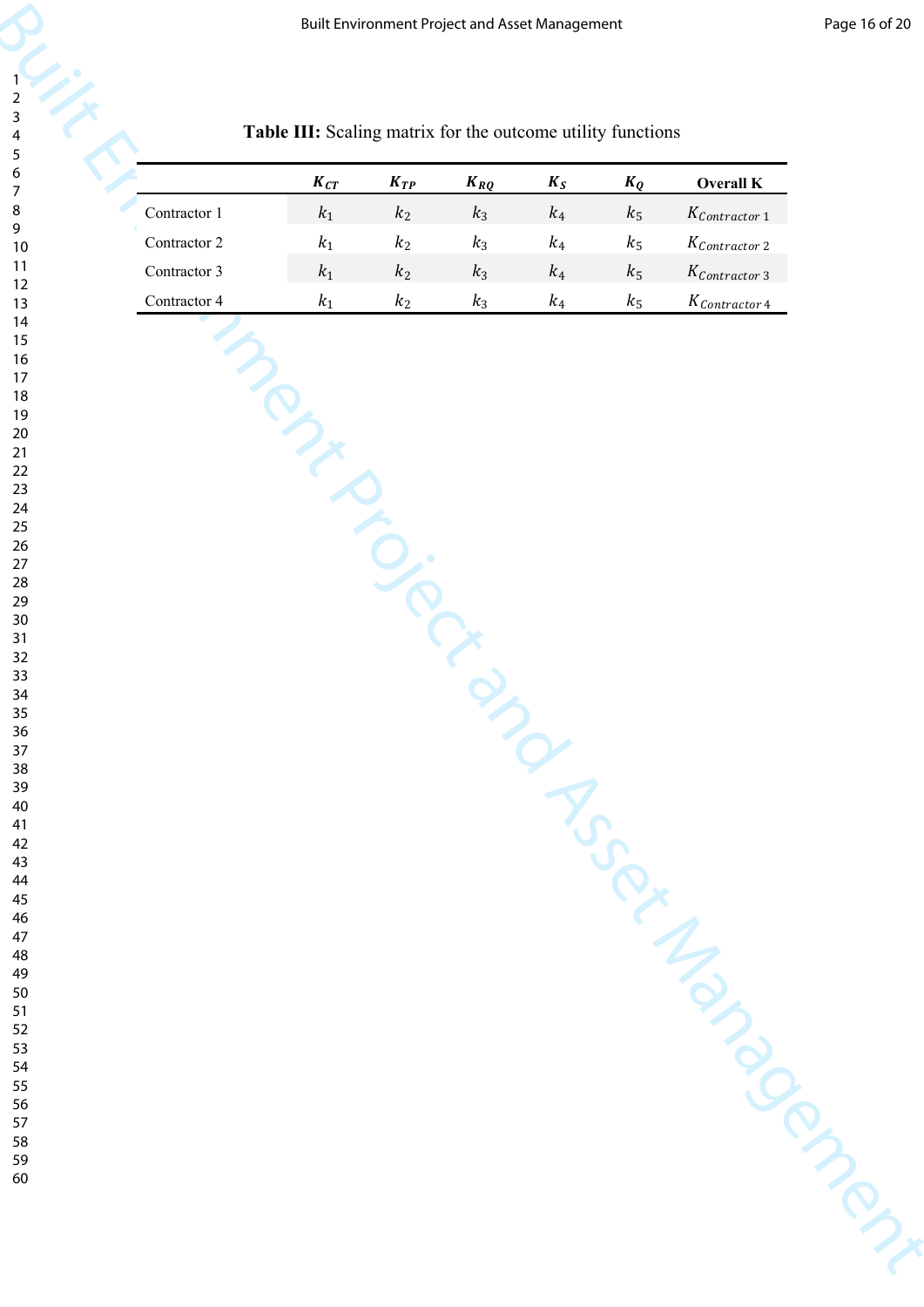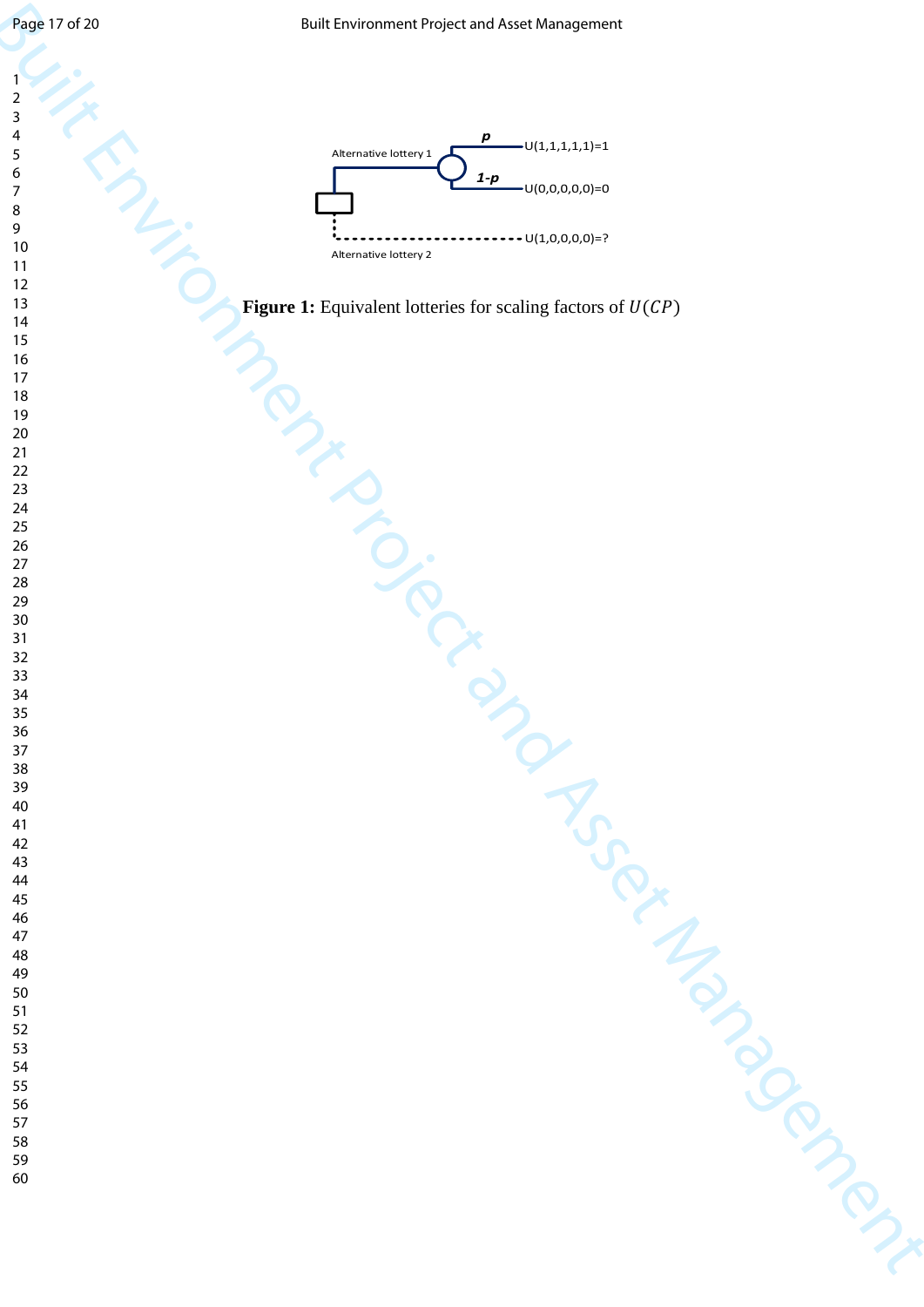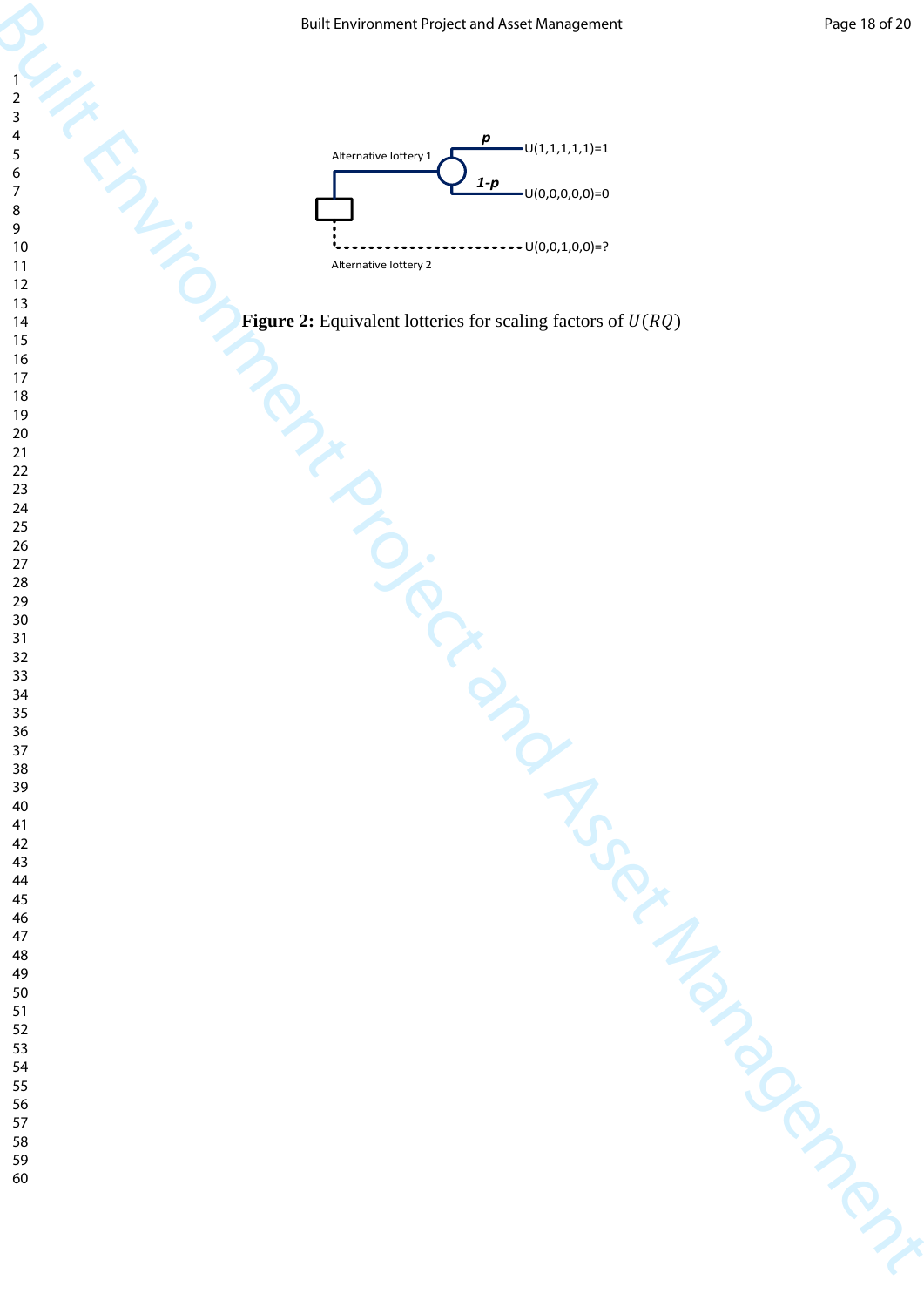

**Figure 3:** Model architecture for the integrated DSS with BIM